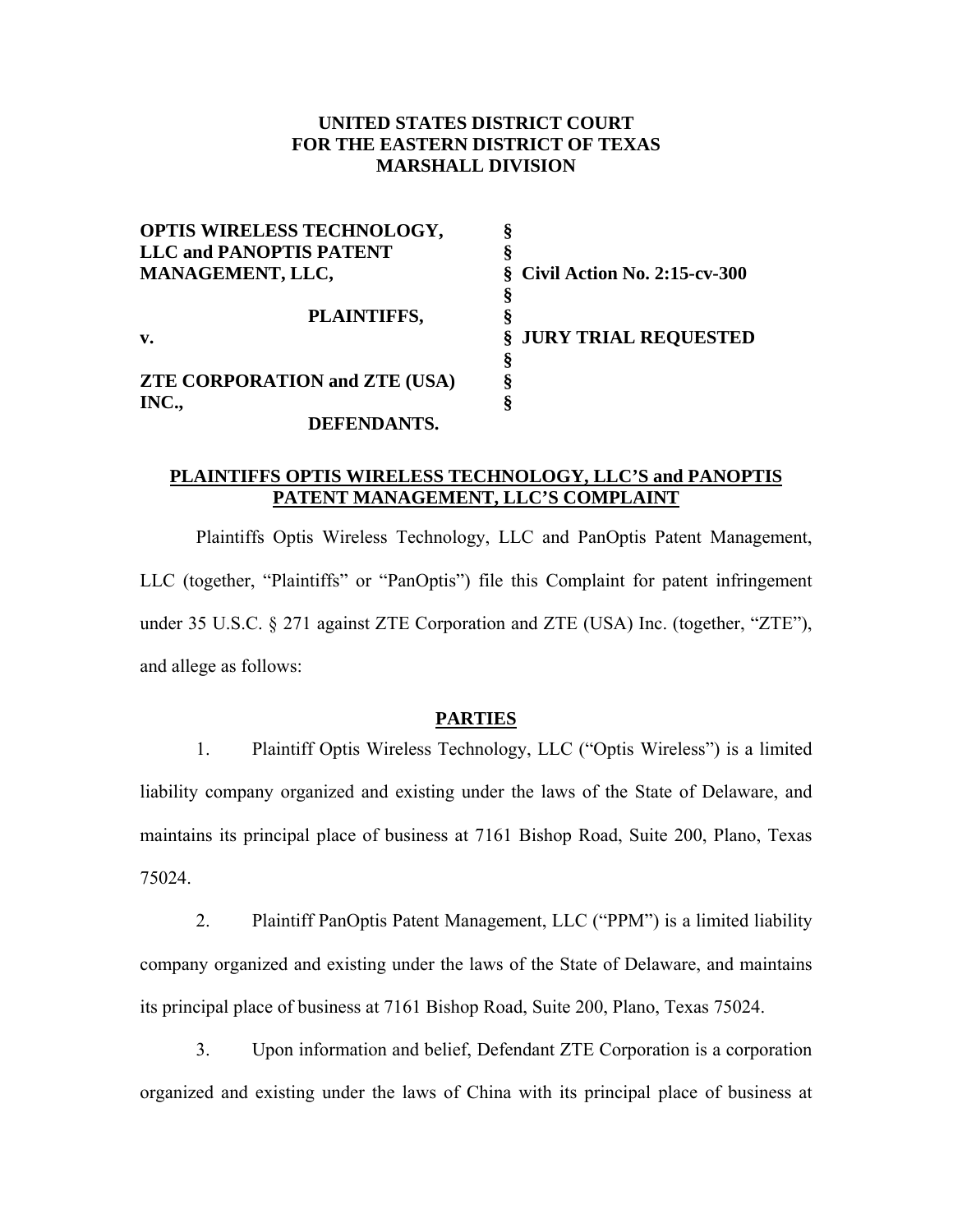ZTE Plaza, Keji Road South, Hi-Tech Industrial Park, Nanshan District, Shenzhen, Guangdong Province 518057, China, P.R.C.

4. Upon information and belief, Defendant ZTE (USA) Inc. is a corporation organized and existing under the laws of the State of New Jersey and maintains its principal place of business at 2425 North Central Expressway, Suite 323, Richardson, Texas 75080.

### **JURISDICTION AND VENUE**

5. This is an action for patent infringement under 35 U.S.C. § 271. This Court has exclusive subject matter jurisdiction over this case under 28 U.S.C. § 1338.

6. Venue is proper in this Court pursuant to 28 U S.C. §§ 1391 and 1400(b).

7. This Court has personal jurisdiction over ZTE. ZTE has conducted and conducts business within the State of Texas. ZTE, directly or through subsidiaries or intermediaries (including distributors, retailers, and others), ships, distributes, offers for sale, sells, and advertises (including the provision of an interactive web page) its products (including its infringing products) and/or services in the United States, the State of Texas, and the Eastern District of Texas.

8. ZTE, directly and through subsidiaries or intermediaries (including distributors, retailers, and others), has purposefully and voluntarily placed one or more of its infringing products and/or services, as described below, into the stream of commerce with the expectation that they will be purchased and used by consumers in the Eastern District of Texas. These infringing products and/or services have been and continue to be purchased and used by consumers in the Eastern District of Texas.

9. ZTE has committed acts of patent infringement within the State of Texas and, more particularly, within the Eastern District of Texas.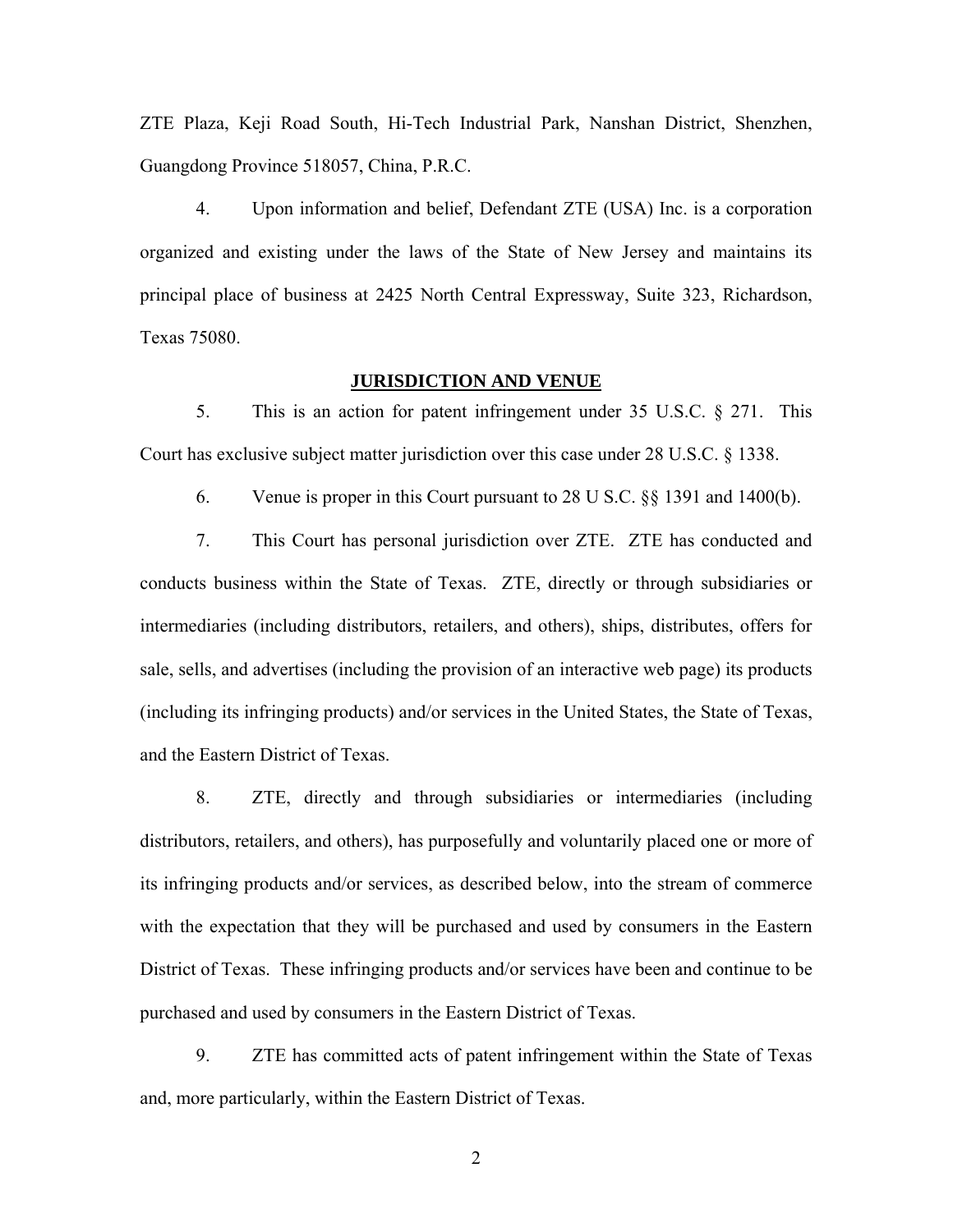### **THE ASSERTED PATENTS AND INFRINGING INSTRUMENTALITIES**

10. On November 22, 2011, U.S. Patent No. 8,064,919 ("'919 Patent"), entitled "Radio Communication Base Station Device and Control Channel Arrangement Method" was duly and legally issued after full and fair examination, with Masaru Fukuoka, Akihiko Nishio, Seigo Nakao, and Alexander Golitschek Edler Von Elbwart as the named inventors. Optis Wireless owns all rights, title, and interest in and to the '919 Patent, possesses all rights of recovery (including recovery for past damages) under the '919 Patent, and possesses the right to license the '919 Patent.

11. On June 12, 2012, U.S. Patent No. 8,199,792 ("'792 Patent"), entitled "Radio Communication Apparatus and Response Signal Spreading Method" was duly and legally issued after full and fair examination, with Seigo Nakao, Daichi Imamura, Akihiko Nishio, and Masayuki Hoshino as the named inventors. Optis Wireless owns all rights, title, and interest in and to the '792 Patent, possesses all rights of recovery (including recovery for past damages) under the '792 Patent, and possesses the right to license the '792 Patent.

12. On April 2, 2013, U.S. Patent No. 8,411,557 ("'557 Patent"), entitled "Mobile Station Apparatus and Random Access Method" was duly and legally issued after full and fair examination, with Daichi Imamura, Sadaki Futagi, Atsushi Matsumoto, Takashi Iwai, and Tomofumi Takata as the named inventors. Optis Wireless owns all rights, title, and interest in and to the '557 Patent, possesses all rights of recovery (including recovery for past damages) under the '557 patent, and possesses the right to license the '557 Patent.

13. On March 12, 2002, U.S. Patent No. 6,356,631 ("'631 Patent"), entitled "Multi-Client Object Oriented Interface Layer," was duly and legally issued after full and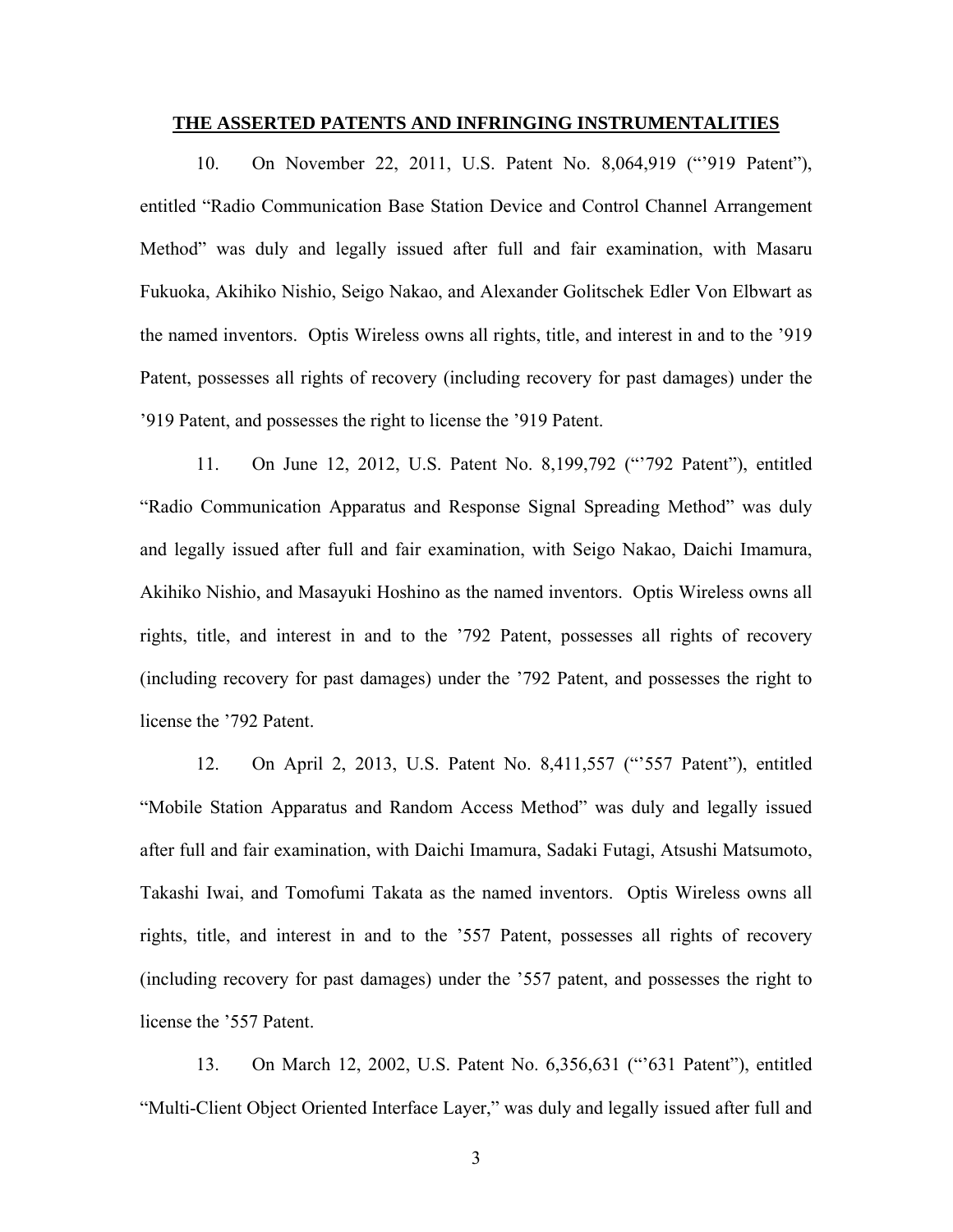fair examination, with Shankarnarayan Krishnan as the named inventor. Optis Wireless owns all rights, title, and interest in and to the '631 Patent, possesses all rights of recovery (including recovery for past damages) under the '631 Patent, and possesses the right to license the '631 Patent.

14. On March 8, 2005, U.S. Patent No. 6,865,191 ("'191 Patent"), entitled "System and Method for Sending Multimedia Attachments to Text Messages in Radiocommunication Systems" was duly and legally issued after full and fair examination, with Henrik Bengtsson and Ivan Medved as the named inventors. Optis Wireless owns all rights, title, and interest in and to the '191 Patent, possesses all rights of recovery (including recovery for past damages) under the '191 patent, and possesses the right to license the '191 Patent.

15. The '919, '792, '557, '631, and '191 Patents (collectively, "Asserted Patents") are each valid and enforceable.

16. By way of written agreement between PPM and Optis Wireless, PPM possesses the rights to negotiate and execute licenses for each of the Asserted Patents.

17. ZTE has directly and indirectly infringed and continues to directly and indirectly infringe the Asserted Patents by engaging in acts constituting infringement under 35 U.S.C.  $\S 271(a)$ , (b), (c), and/or (f), including but not necessarily limited to one or more of making, using, testing, selling and offering to sell, in this District and elsewhere in the United States, and importing into this District and elsewhere in the United States, certain infringing mobile communication devices, including but not limited to ZTE's mobile phones, tablets, wireless hotspots, and wireless routers which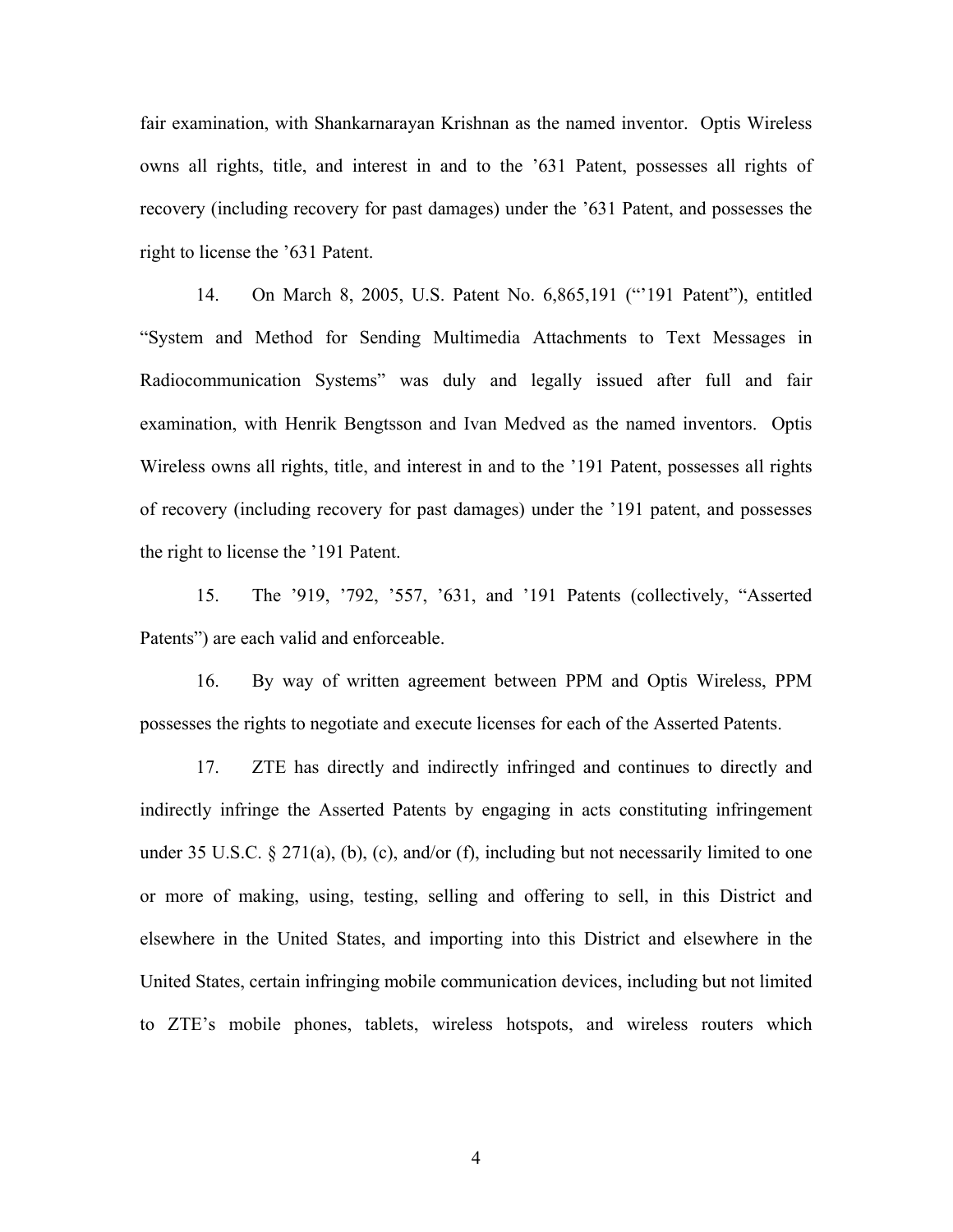incorporate the functionalities and compositions described in detail in Counts I-V (collectively, "ZTE Mobile Communication Devices").

18. The infringing ZTE Mobile Communication Devices include, but are not limited to, UNICO LTE, Anthem™ 4G, Avid™ 4G, Max™, Warp 4G, Compel™, Flash™, Force, Grand S Pro™, Grand X Max +, Grand X LTE, Imperial™, Imperial™ II, Nubia 5S mini LTE, Overture™, Rapido LTE, Source™, Speed™, Supreme™, Vital™, Warp Sync™, Z998, ZMAX™, Home Base™/Home Base™ (GoPhone), Pocket WiFi, LivePro™, 4G LTE Hotspot Z915, Sonic 2.0 Mobile Hotspot LTE, Unite™, Unite™ II, Velocity™, JetPack™ 890L, and 4G LTE™ Router with Voice, and all versions and variations thereof.

19. ZTE's acts of infringement have caused damage to Plaintiffs. Plaintiffs are entitled to recover from ZTE the damages sustained by Plaintiffs as a result of ZTE's wrongful acts.

### **PLAINTIFFS**' **LTE STANDARDS ESSENTIAL PATENTS**

20. Plaintiffs incorporate by reference paragraphs 1-19 as if fully set forth herein.

21. The European Telecommunications Standards Institute (ETSI) is a standard setting organization (SSO) that produces globally-accepted standards for the telecommunication industry. ETSI is an organizational partner of the Third Generation Partnership Project (3GPP), which maintains and develops globally applicable technical specifications for mobile systems, including the specifications for implementation and use of wireless communications for high-speed data referred to as the Long Term Evolution (LTE) standard.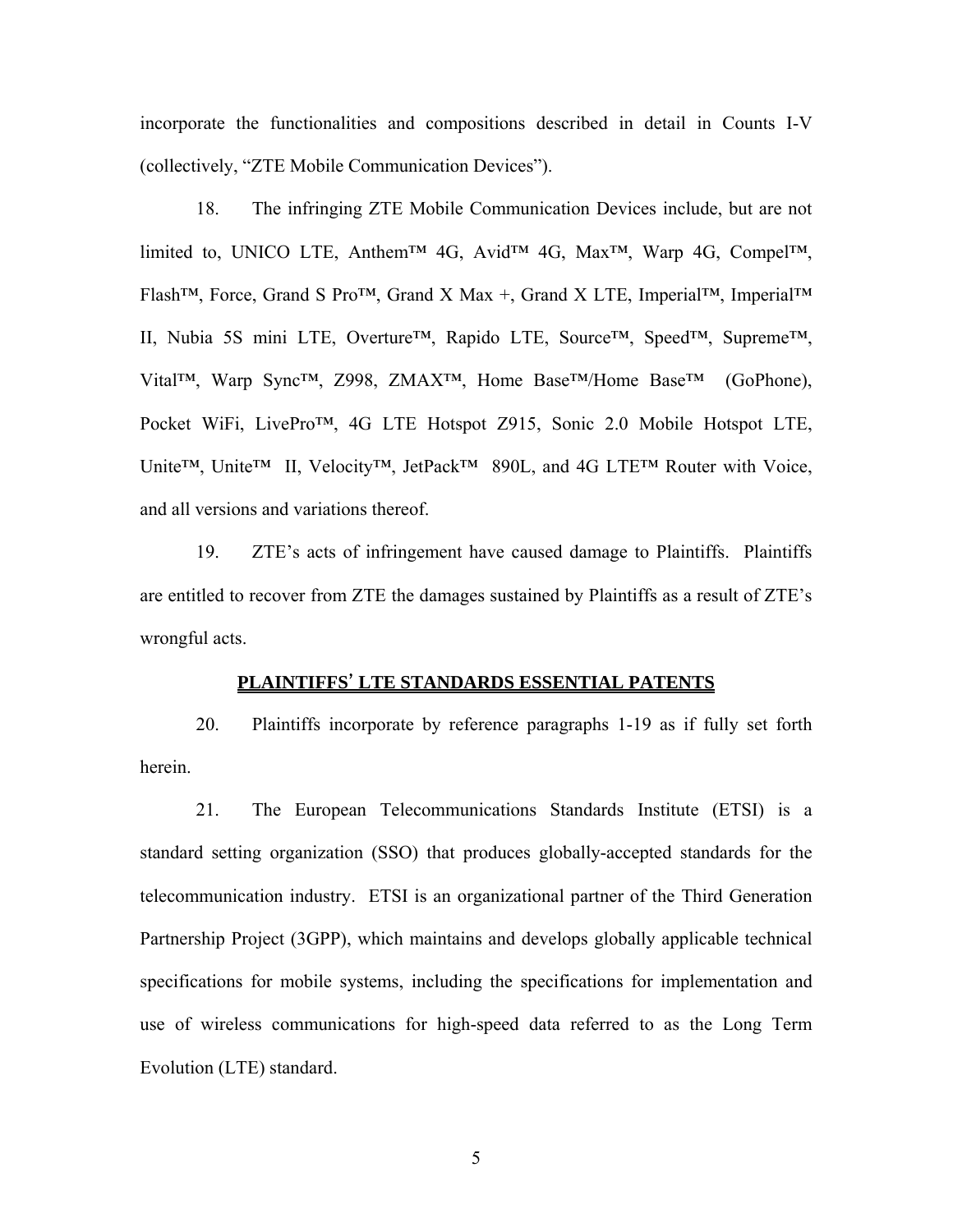22. Implementation and use of the LTE standard, including but not limited to use of wireless communications for high-speed data compliant with the LTE specifications as detailed in the 3GPP specification series TS 36.101-36.978, has increased in recent years and continues to increase at a rapid pace.

23. ETSI has developed and promulgated an IPR Policy (found at Annex 6 to the ESTI Rules of Procedure, published November 19, 2014). This policy is intended to strike a balance between the needs of standardization for public use in the field of telecommunications on the one hand, and the rights of IPR owners on the other hand. ETSI requires its members to disclose patents that "are or become, and remain ESSENTIAL to practice" its standards or technical specifications. Clause 15.6 of the ETSI IPR Policy defines the term "ESSENTIAL" to mean that "it is not possible on technical (but not commercial) grounds, taking into account normal technical practice and the state of the art generally available at the time of standardization, to make, sell, lease, otherwise dispose of, repair, use or operate EQUIPMENT or METHODS which comply with a STANDARD without infringing that IPR."

24. Optis Wireless is the assignee of numerous patents, originally assigned to either Telefonaktiebolaget LM Ericsson ("Ericsson") or Panasonic Corporation ("Panasonic"), that are, and remain, essential (as that term is defined by ETSI) to practicing the LTE Standard.

25. Panasonic, the original assignee of the '919, '792, and '557 Patents ("LTE Essential Patents"), declared these patents as essential to practicing the LTE Standards. Optis Wireless, upon acquisition of the '919, '792, and '557 Patents from Panasonic, re-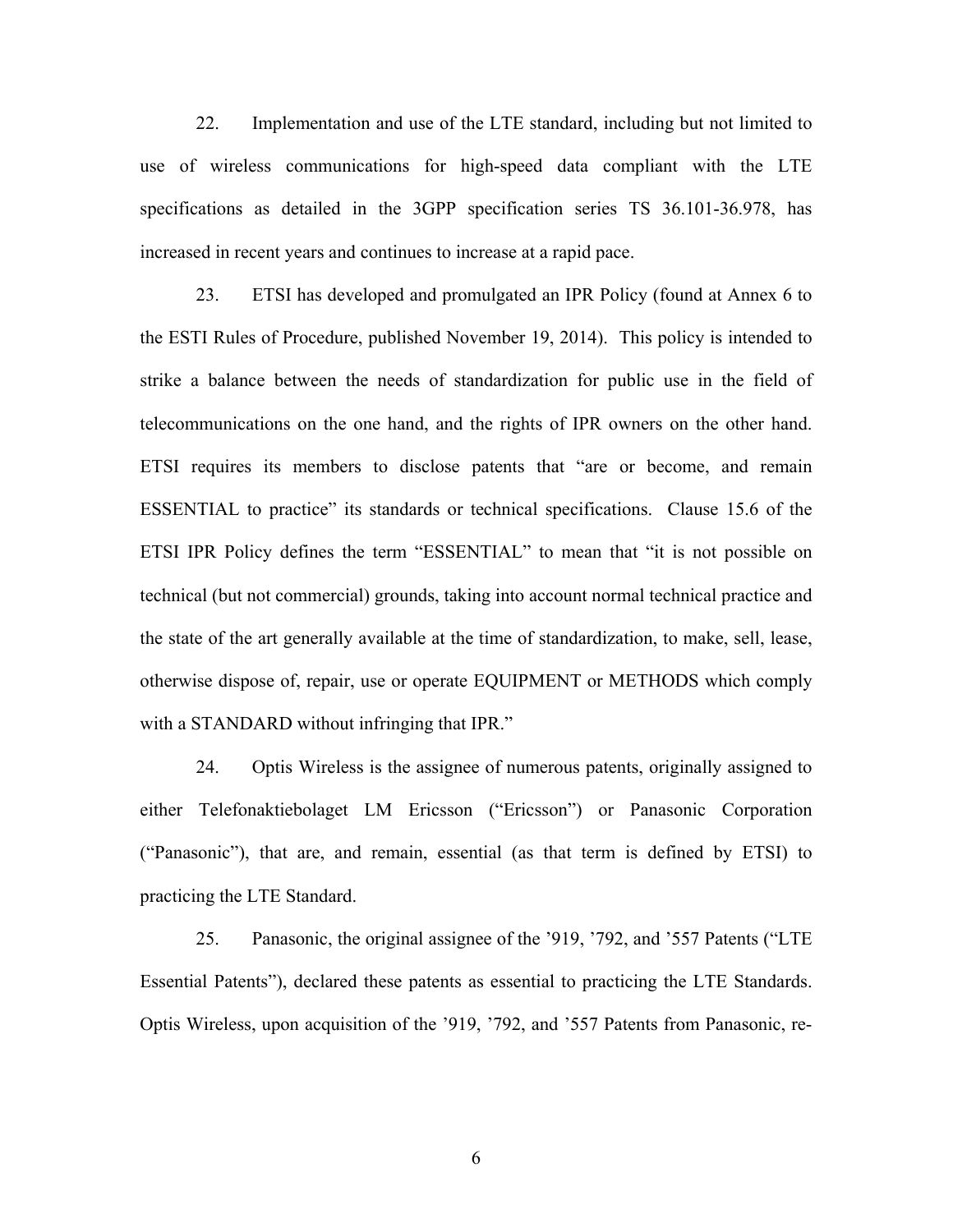declared these patents to ETSI as essential to practicing the LTE Standard, in conformance with ETSI's IPR Policy.

26. Plaintiffs, in conformance with ETSI's IPR Policy, have informed ZTE that Plaintiffs are prepared to grant ZTE an irrevocable license under the LTE Essential Patents on terms and conditions that are Fair, Reasonable, and Non-discriminatory ("FRAND").

27. ZTE requires a license to Plaintiffs' LTE Essential Patents because ZTE's Mobile Communication Devices are configured to, and do, operate in compliance with the LTE Standards, and thus infringe the LTE Essential Patents.

28. Since April 2, 2014, Plaintiffs have been engaged in good faith efforts to license ZTE on FRAND terms. Between May 2014 and December 2014, representatives from Plaintiffs, at their own expense, traveled and met face-to-face with ZTE representatives six times in various locations throughout Asia, including Xian, China; Shenzhen, China; Hong Kong; and Seoul, South Korea. During those meetings, Plaintiffs presented, in good faith, material concerning Plaintiffs' LTE Essential Patents, along with FRAND terms for the LTE Essential Patents. In addition to meeting with ZTE numerous times in Asia, Plaintiffs have initiated and exchanged written correspondence with ZTE and have contacted ZTE by phone on numerous occasions. Plaintiffs have also provided ZTE with a number of exemplary claim charts showing infringement by ZTE's products that are configured to operate in compliance with the LTE Standards.

29. To date, ZTE has not reciprocated Plaintiffs' good faith efforts. ZTE instead has resisted taking a license to Plaintiffs' valuable intellectual property. Most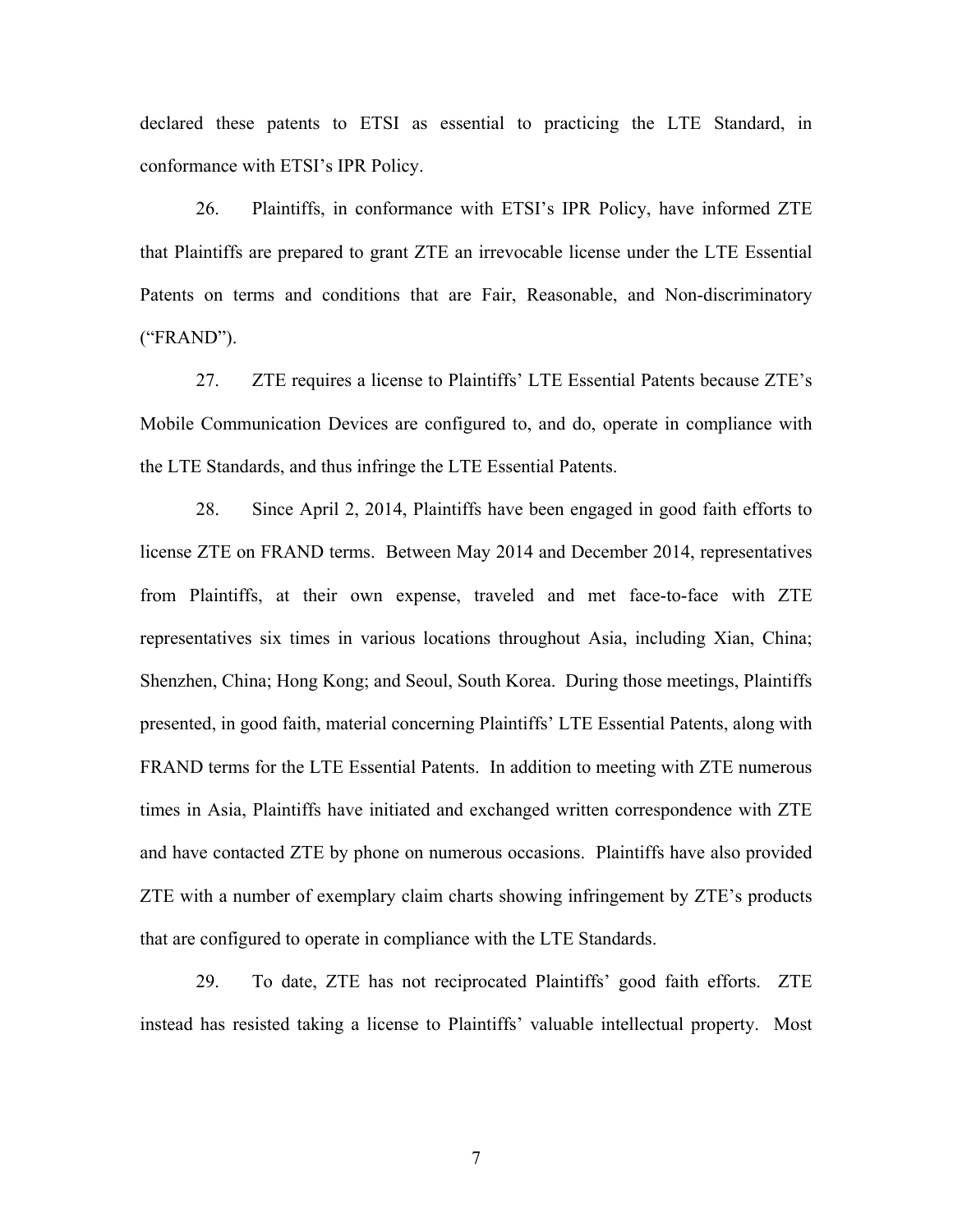recently, ZTE rebuffed Plaintiffs' recent attempts to hold another face-to-face meeting in China this past January.

30. ZTE has been operating and continues to operate without a license to Plaintiffs' LTE Essential Patents. Given ZTE's unwillingness to engage in meaningful licensing discussions, to license Plaintiffs' LTE Essential Patents, or to cease infringing Plaintiffs' Patents, Plaintiffs have filed this lawsuit for the purpose of protecting their patent rights in the United States.

### **COUNT I INFRINGEMENT OF THE '919 PATENT BY ZTE**

31. Plaintiffs incorporate by reference paragraphs 1-30 as if fully set forth herein.

32. ZTE has directly infringed and continues to directly infringe the '919 Patent by making, using, testing, selling, offering for sale, importing into the United States, distributing within the United States, and/or exporting the ZTE Mobile Communication Devices that comprise mobile stations capable of determining a response signal resource, including but not limited to UNICO LTE, Anthem<sup>™</sup> 4G, Avid<sup>™</sup> 4G, Max<sup>™</sup>, Warp 4G, Compel™, Flash™, Force, Grand S Pro™, Grand X Max +, Grand X LTE, Imperial™, Imperial™ II, Nubia 5S mini LTE, Overture™, Rapido LTE, Source™, Speed™, Supreme™, Vital™, Warp Sync™, Z998, ZMAX™, Home Base™/Home Base™ (GoPhone), Pocket WiFi, LivePro™, 4G LTE Hotspot Z915, Sonic 2.0 Mobile Hotspot LTE, Unite™, Unite™ II, Velocity™, JetPack™ 890L, and 4G LTE™ Router with Voice.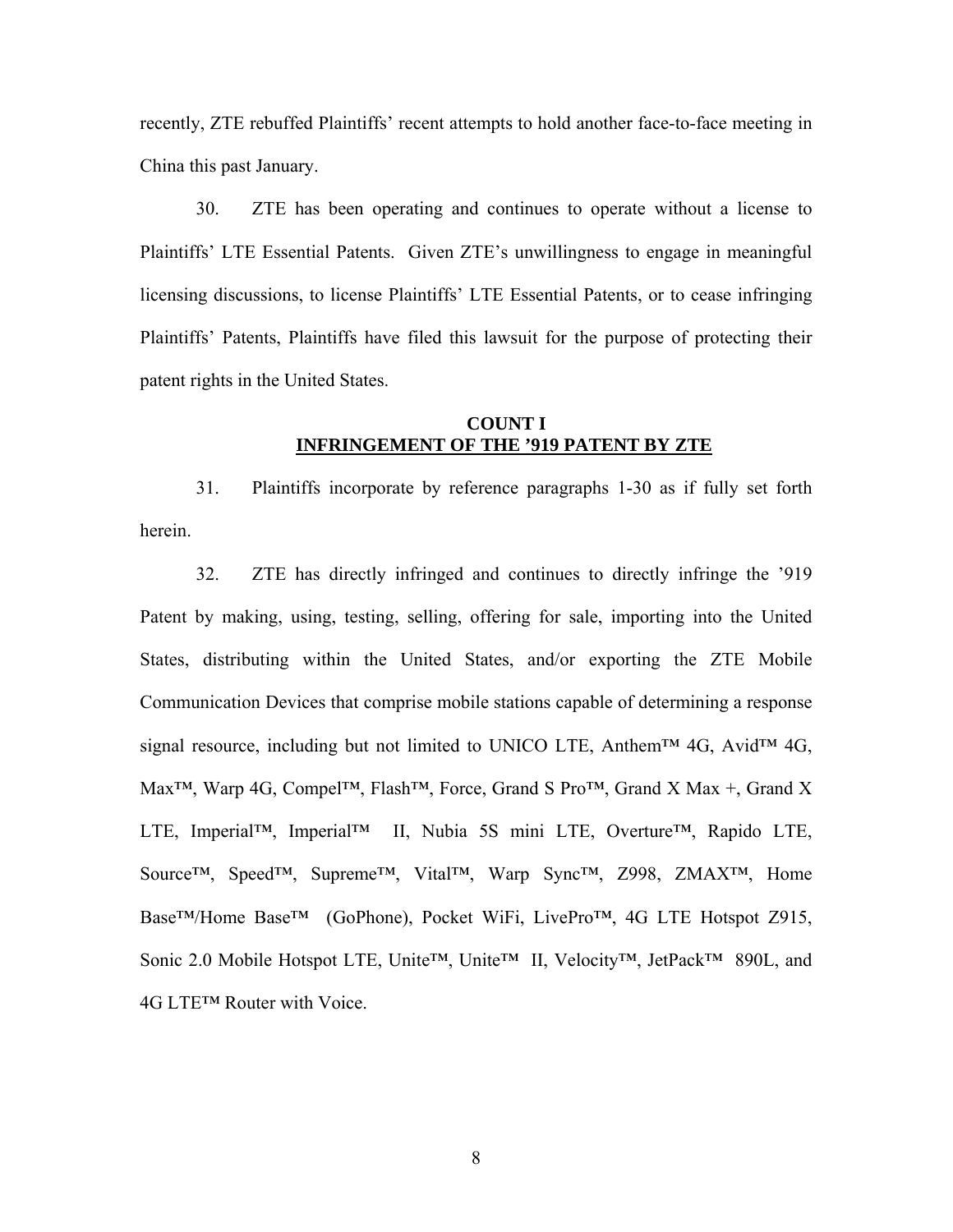33. ZTE has and continues to indirectly infringe the '919 Patent by inducing infringement by others of one or more claims, in accordance with 35 U.S.C. § 271(b) in this District and elsewhere in the United States.

34. ZTE received actual notice of the '919 Patent at least as early as July 18, 2014, by way of correspondence that Optis Wireless sent to ZTE.

35. ZTE, its manufacturers, resellers, distributors, and end-users of the ZTE Mobile Communication Devices have engaged in and currently engage in activities that constitute direct infringement of one or more claims of the '919 Patent.

36. For example and without limitation, operation and use of the ZTE Mobile Communication Devices (including but not limited to UNICO LTE, Anthem<sup>TM</sup> 4G, Avid<sup>™</sup> 4G, Max<sup>™</sup>, Warp 4G, Compel™, Flash<sup>™</sup>, Force, Grand S Pro™, Grand X Max +, Grand X LTE, Imperial™, Imperial™ II, Nubia 5S mini LTE, Overture™, Rapido LTE, Source™, Speed™, Supreme™, Vital™, Warp Sync™, Z998, ZMAX™, Home Base™/Home Base™ (GoPhone), Pocket WiFi, LivePro™, 4G LTE Hotspot Z915, Sonic 2.0 Mobile Hotspot LTE, Unite™, Unite™ II, Velocity™, JetPack™ 890L, and 4G LTE™ Router with Voice), which incorporate functionalities and associated software and hardware components installed and configured by ZTE for the function and operation of determining a response signal resource in compliance with the LTE Standards, infringes one or more claims of the '919 Patent. The use and operation of these ZTE Mobile Communication Devices by ZTE, its resellers, manufacturers, or end-user customers constitutes a direct infringement of one or more claims of the '919 Patent.

37. ZTE's affirmative acts of selling the ZTE Mobile Communication Devices, causing the ZTE Mobile Communication Devices to be manufactured, and providing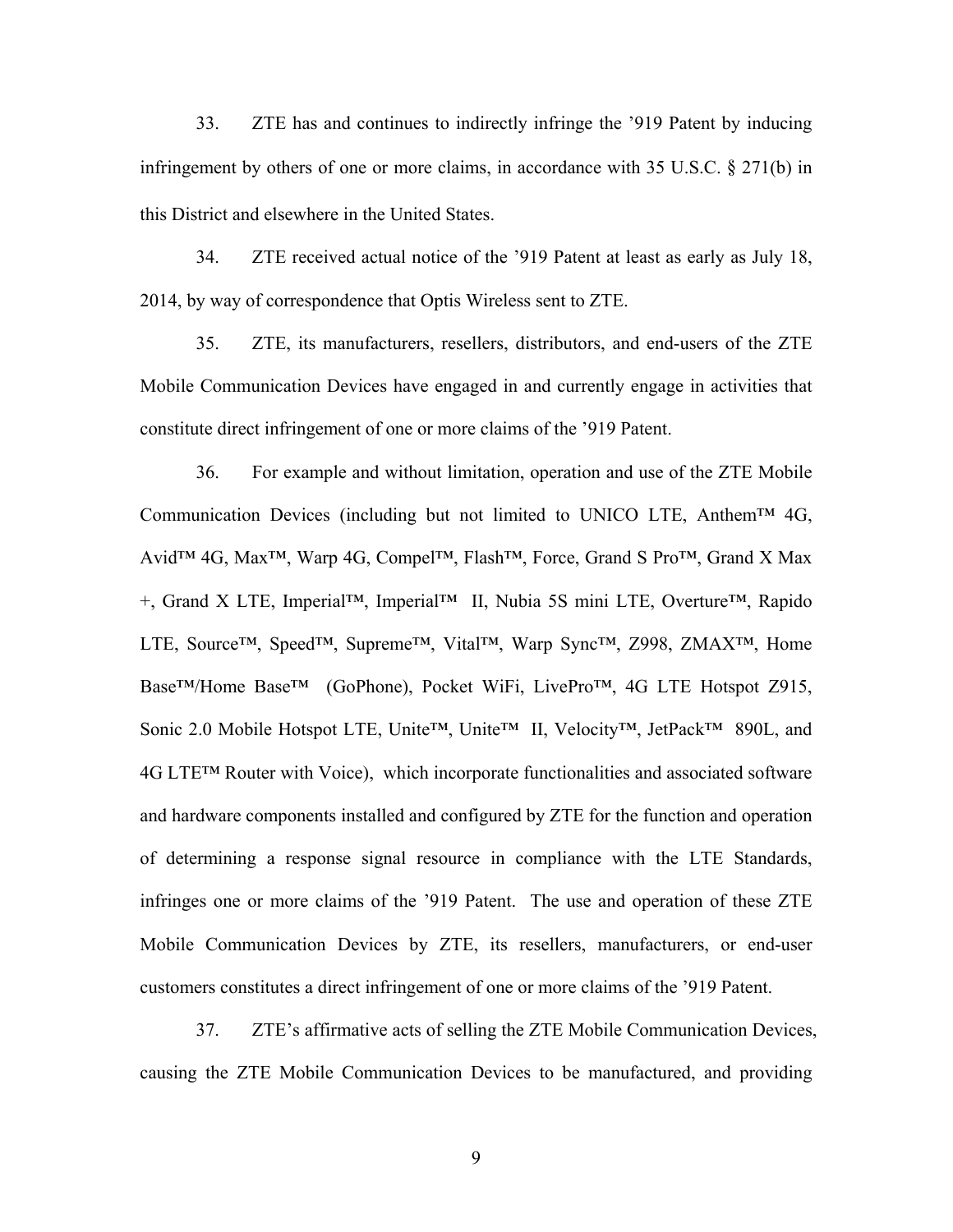instruction manuals and support for the ZTE Mobile Communication Devices have induced and continue to induce ZTE's manufacturers, resellers, and end-users to make or use the ZTE Mobile Communication Devices in their normal and customary way to infringe one or more claims of the '919 Patent.

38. Through its manufacture and sale of ZTE Mobile Communication Devices, ZTE specifically intends that its manufacturers, resellers, and end-users directly infringe one or more claims of the '919 Patent. ZTE has knowledge of the '919 Patent and actually induces others, such as resellers, manufacturers and end-use customers, to directly infringe, by using, selling, exporting, supplying and/or distributing within the United States ZTE Communication Devices for resale to others, such as resellers and end-use customers. ZTE is aware that such actions would induce actual infringement. Further, ZTE remains aware that these normal and customary activities would infringe the '919 Patent.

39. For example and without limitation, in connection with its sale, offering to sell, importation into the United States, and distributing within the United States of the ZTE Mobile Communication Devices, ZTE willfully provides manuals and support to resellers and end-use customers regarding the use and operation of ZTE's products in a way that infringes one or more claims of the '919 patent. Specifically, ZTE willfully provides manuals and support through sales of the ZTE Communication Devices, through its website www.zteusa.com<sup>1</sup>, by telephone, and through other means of communication.

<sup>1</sup> For one example, the ZTE "Grand Max X+" manual is available at http://www.zteusa.com/media/wysiwyg/grand-

maxplus/ZTE\_Grand\_X\_Max\_User\_Guide\_English -\_PDF\_-\_3.16MB\_.pdf (last accessed February 26, 2015). ZTE includes instructions to a user or reseller of the Grand Max  $X +$ , and is aware that the '919 Patent is infringed when those instructions are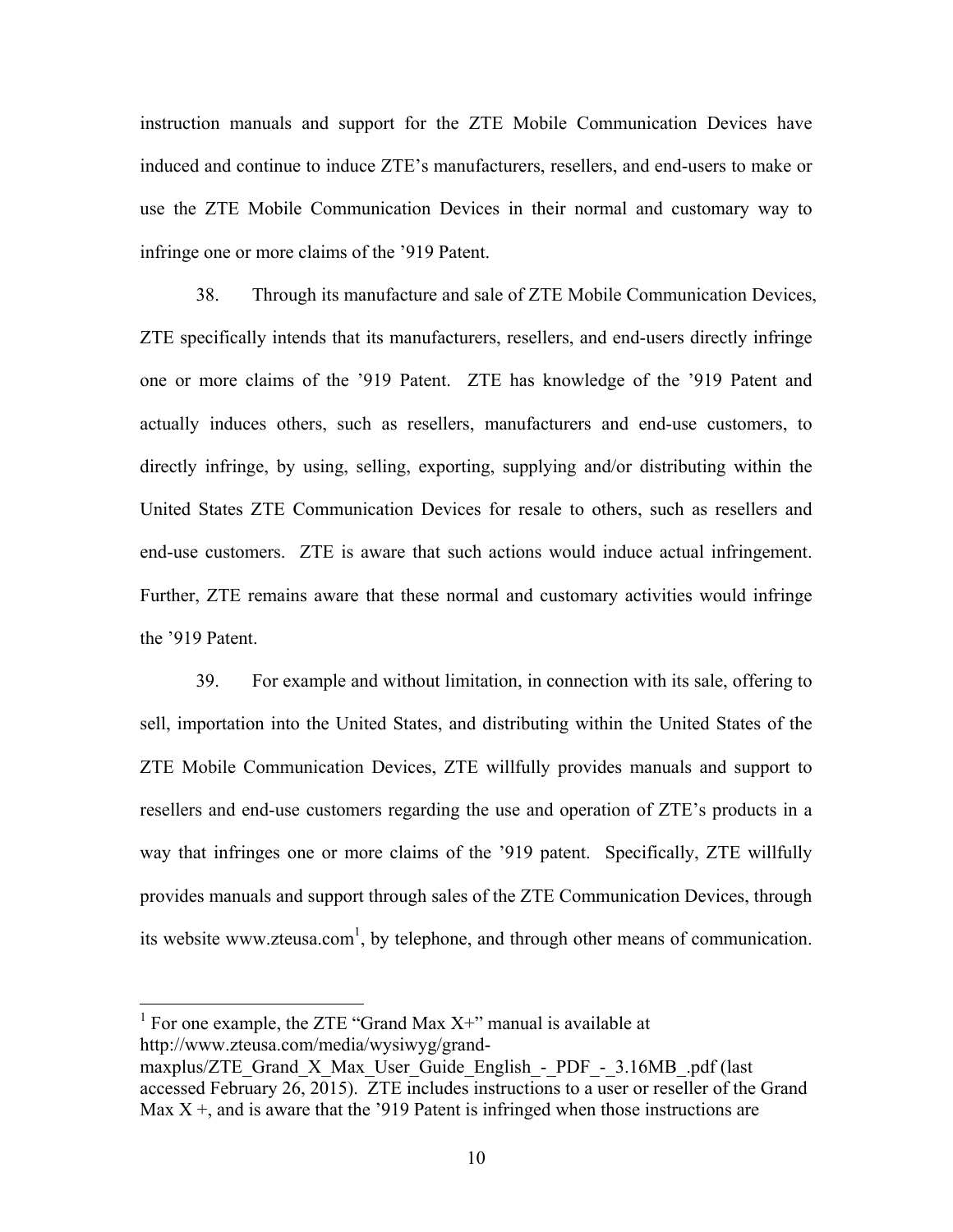When resellers and end-use customers follow such instructions and support, they directly infringe the '919 Patent. ZTE knows or should know that by willfully providing such instructions and support, resellers and end-use customers follow those instructions and support, and directly infringe the '919 Patent.

40. Accordingly, ZTE has performed and continues to perform the acts that constitute induced infringement, and would induce actual infringement, with the knowledge of the '919 Patent and with the knowledge or willful blindness to the fact that the induced acts would constitute infringement.

41. ZTE indirectly infringes one or more claims of the '919 Patent by contributing to infringement by others, such as manufacturers, resellers and end-use customers, in accordance with 35 U.S.C. § 271(c) in this District and elsewhere in the United States.

42. Direct infringement of one or more claims of the '919 Patent is the result of activities performed by ZTE, its manufacturers, resellers, distributors, and end-users of the ZTE Mobile Communication Devices.

43. The ZTE Mobile Communication Devices (including but not limited to UNICO LTE, Anthem™ 4G, Avid™ 4G, Max™, Warp 4G, Compel™, Flash™, Force, Grand S Pro™, Grand X Max +, Grand X LTE, Imperial™, Imperial™ II, Nubia 5S mini LTE, Overture™, Rapido LTE, Source™, Speed™, Supreme™, Vital™, Warp Sync™, Z998, ZMAX™, Home Base™/Home Base™ (GoPhone), Pocket WiFi, LivePro™, 4G LTE Hotspot Z915, Sonic 2.0 Mobile Hotspot LTE, Unite™, Unite™ II, Velocity™, JetPack™ 890L, and 4G LTE™ Router with Voice), incorporate

 $\overline{a}$ 

followed. Manuals and support for each of the infringing ZTE Mobile Communications Devices are available at www.zteusa.com.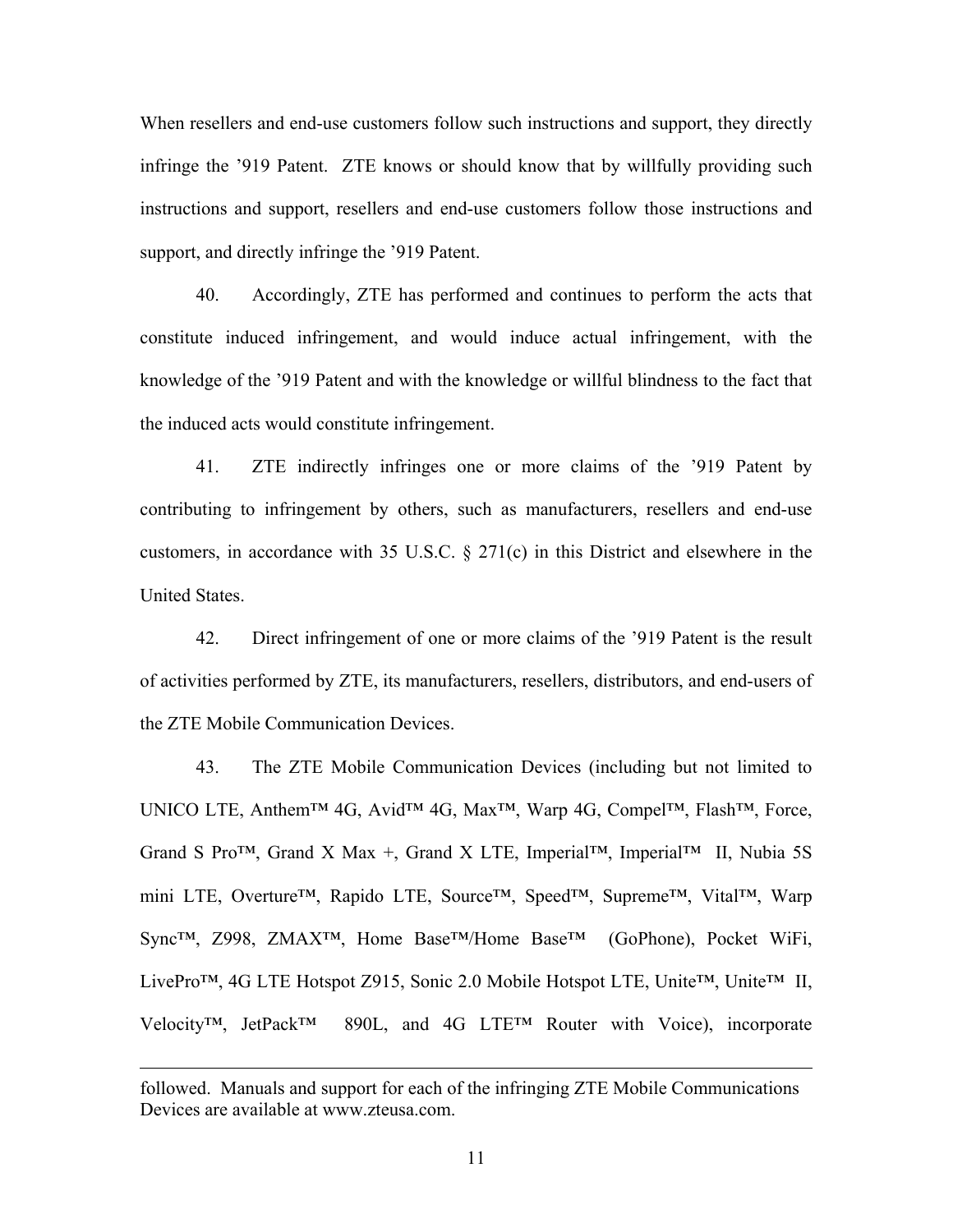functionalities and associated software and hardware components installed and configured by ZTE for the function and operation of determining a response signal resource in compliance with the LTE Standards. On information and belief, these functions and operations cannot work in an acceptable manner absent these software and hardware components that ZTE configures, installs, and includes in the ZTE Mobile Communication Devices for the purposes of performing such functions and operations. On information and belief, ZTE has designed, configured, and installed such software and hardware to entice users of the ZTE Mobile Communications Devices to use and operate these functionalities and to do so in a manner compliant with the LTE Standards.

44. The software and hardware components installed and configured by ZTE for the function and operation of determining a response signal resource in compliance with the LTE Standards, do not constitute a staple article or commodity of commerce. Moreover, use of the same is required for the operation of a ZTE Mobile Communication Device. Any other use would be unusual, far-fetched, illusory, impractical, occasional, aberrant, or experimental.

45. The software and hardware components installed and configured by ZTE for the function and operation of determining a response signal resource in compliance with the LTE Standards are each a material part of the invention of the '919 Patent, are especially made for the infringing manufacture, sale, and use of ZTE Mobile Communication Devices, and have no substantial non-infringing uses.

46. Accordingly, ZTE offers to sell, or sells within the United States a component of a patented machine, manufacture, combination, or composition, or a material or apparatus for use in practicing the '919 Patent, constituting a material part of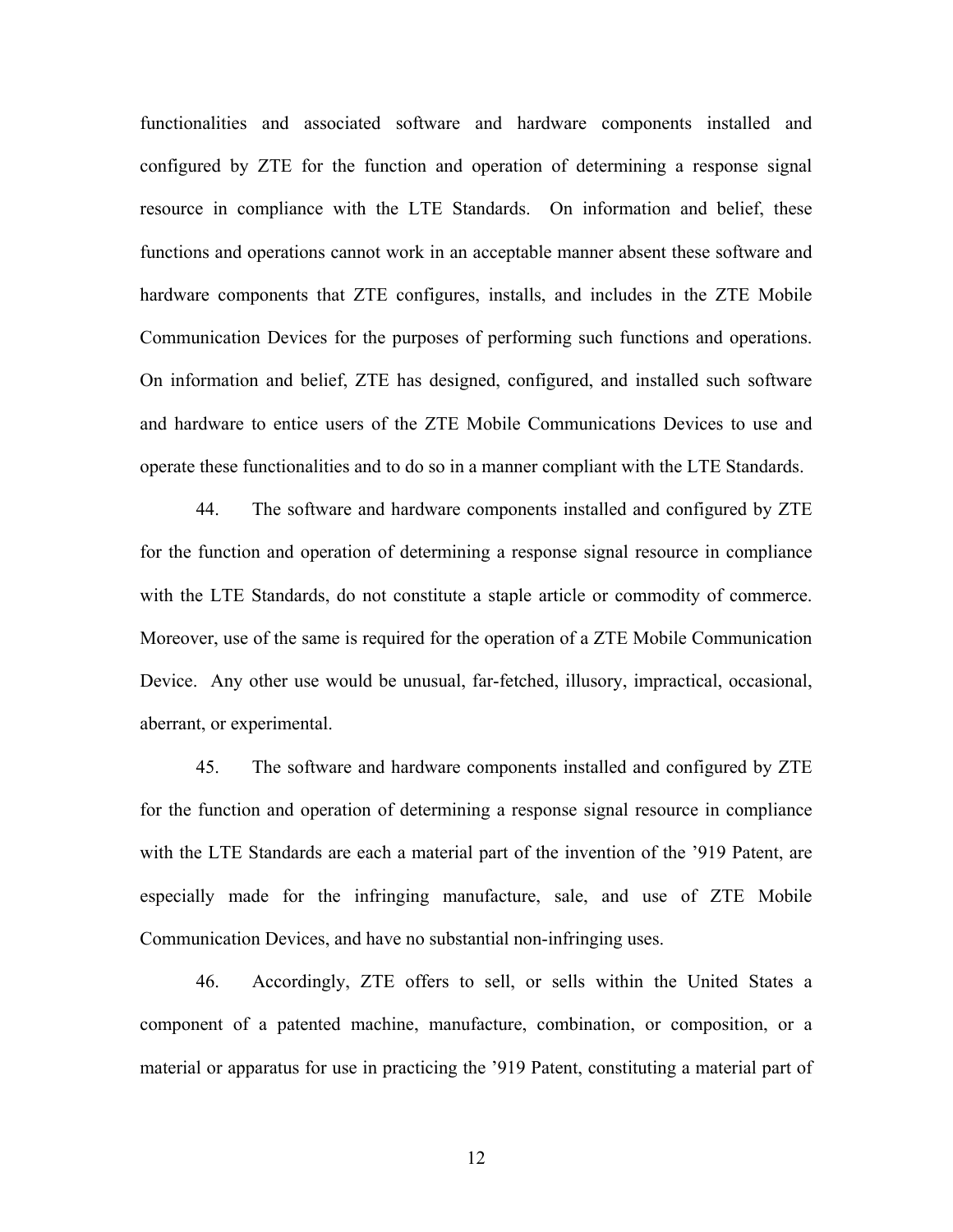the invention, knowing the same to be especially made or especially adapted for use in an infringement of such patent, and not a staple article or commodity of commerce suitable for substantial non-infringing use. ZTE provides to others ZTE Mobile Communication Devices with distinct and separate components which have no substantial non-infringing uses.

### **COUNT II INFRINGEMENT OF THE '792 PATENT BY ZTE**

47. Plaintiffs incorporate by reference paragraphs 1-46 as if fully set forth herein.

48. ZTE has directly infringed and continues to directly infringe the '792 Patent by making, using, testing, selling, offering for sale, importing into the United States, distributing within the United States, and/or exporting the ZTE Mobile Communication Devices that comprise radio communications apparatuses which operate and/or are configured to operate to spread response signals, including but not limited to UNICO LTE, Anthem™ 4G, Avid™ 4G, Max™, Warp 4G, Compel™, Flash™, Force, Grand S Pro<sup>TM</sup>, Grand X Max +, Grand X LTE, Imperial<sup>TM</sup>, Imperial<sup>TM</sup> II, Nubia 5S mini LTE, Overture™, Rapido LTE, Source™, Speed™, Supreme™, Vital™, Warp Sync™, Z998, ZMAX™, Home Base™/Home Base™ (GoPhone), Pocket WiFi, LivePro™, 4G LTE Hotspot Z915, Sonic 2.0 Mobile Hotspot LTE, Unite™, Unite™ II, Velocity™, JetPack™ 890L, and 4G LTE™ Router with Voice.

49. ZTE has and continues to indirectly infringe the '792 Patent by inducing infringement by others of one or more claims in accordance with 35 U.S.C. § 271(b) in this District and elsewhere in the United States.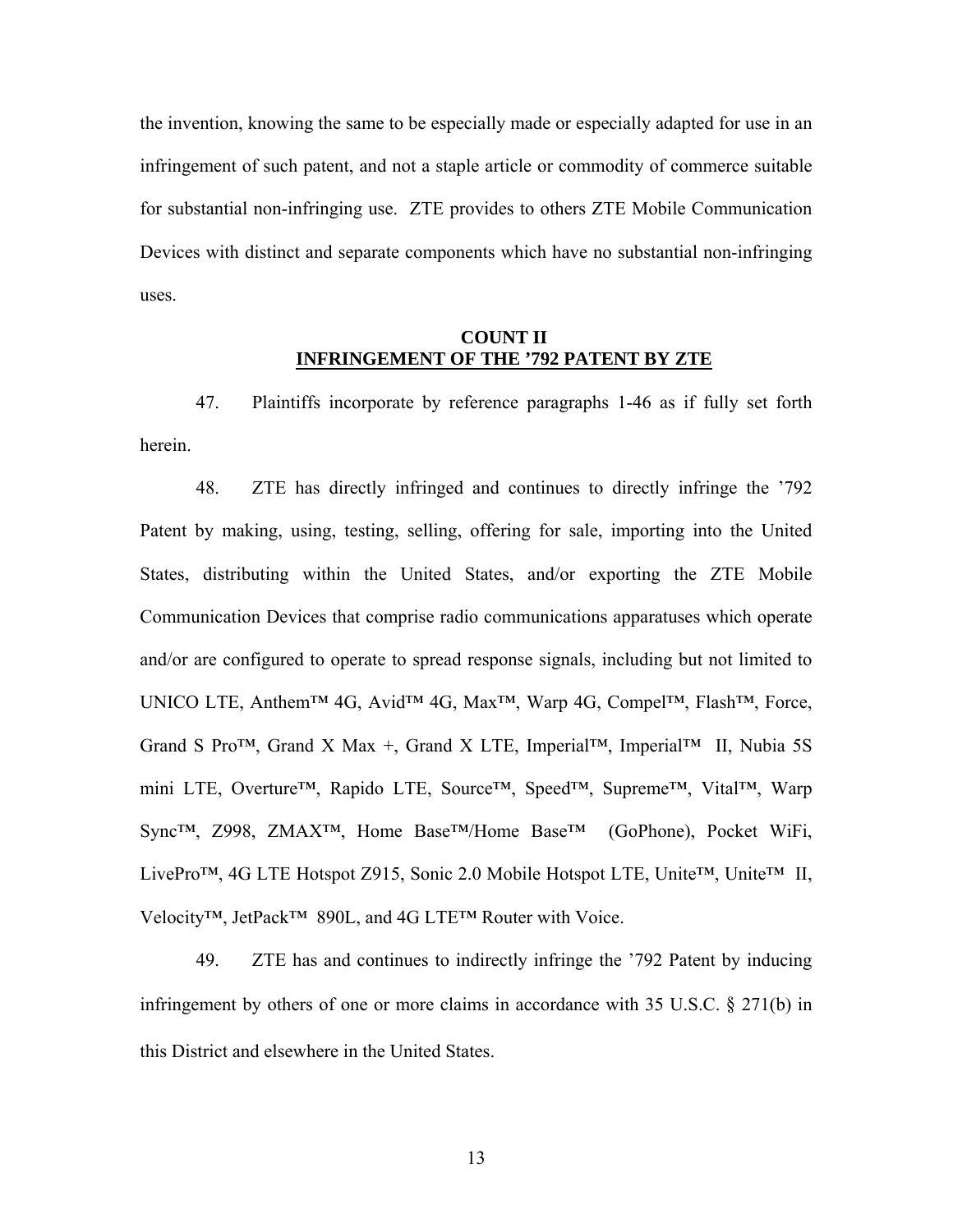50. ZTE received actual notice of the '792 patent at least as early as July 18, 2014, by way of correspondence that Optis Wireless sent to ZTE. .

51. ZTE, its manufacturers, resellers, distributors, and end-users of the ZTE Mobile Communication Devices have engaged in and currently engage in activities that constitute direct infringement of one or more claims of the '792 patent.

52. For example and without limitation, operation and use of the ZTE Mobile Communication Devices (including but not limited to UNICO LTE, Anthem<sup>TM</sup> 4G, Avid™ 4G, Max™, Warp 4G, Compel™, Flash™, Force, Grand S Pro™, Grand X Max +, Grand X LTE, Imperial™, Imperial™ II, Nubia 5S mini LTE, Overture™, Rapido LTE, Source™, Speed™, Supreme™, Vital™, Warp Sync™, Z998, ZMAX™, Home Base™/Home Base™ (GoPhone), Pocket WiFi, LivePro™, 4G LTE Hotspot Z915, Sonic 2.0 Mobile Hotspot LTE, Unite™, Unite™ II, Velocity™, JetPack™ 890L, and 4G LTE™ Router with Voice), which incorporate functionalities and associated software and hardware components installed and configured by ZTE for the functions and operations of spreading response signals in compliance with the LTE Standards, infringes one or more claims of the '792 Patent. The use and operation of these ZTE Mobile Communication Devices by ZTE, its resellers, manufacturers, or end-user customers constitutes a direct infringement of one or more claims of the '792 Patent.

53. ZTE's affirmative acts of selling the ZTE Mobile Communication Devices, causing the ZTE Mobile Communication Devices to be manufactured, and providing instruction manuals and support for the ZTE Mobile Communication Devices have induced and continue to induce ZTE's manufacturers, resellers, and end-users to make or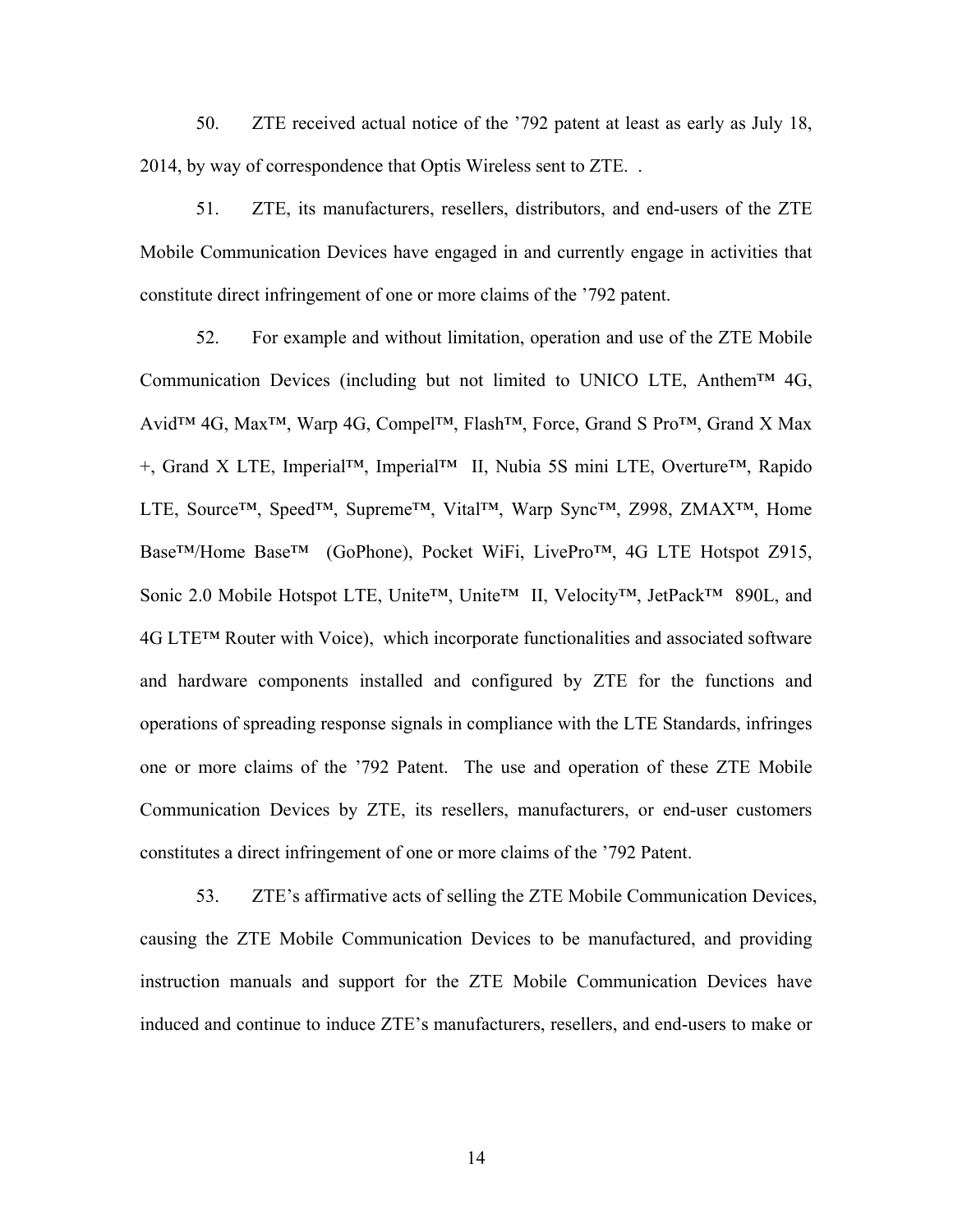use the ZTE Mobile Communication Devices in their normal and customary way to infringe the '792 Patent.

54. Through its manufacture and sale of ZTE Mobile Communication Devices, ZTE specifically intends that its manufacturers, resellers, and end-users directly infringe one or more claims of the '792 Patent. ZTE has knowledge of the '792 Patent and actually induces others, such as resellers, manufacturers and end-use customers, to directly infringe, by using, making, selling, exporting, supplying and/or distributing within the United States ZTE Communication Devices for resale to others, such as resellers and end-use customers. ZTE is aware that such actions would induce actual infringement. Further, ZTE remains aware that these normal and customary activities would infringe the '792 Patent.

55. For example and without limitation, in connection with its sale, offering to sell, importation into the United States, and distributing within the United States of the ZTE Mobile Communication Devices, ZTE willfully provides manuals and support to resellers and end-use customers regarding the use and operation of ZTE's products in a way that infringes the '792 Patent. ZTE willfully provides manuals and support through sales of the ZTE Communication Devices, through its website www.zteusa.com<sup>2</sup>, by telephone, and through other means of communication. When resellers and end-use customers follow such instructions and support, they directly infringe the '792 Patent.

<sup>&</sup>lt;sup>2</sup> For one example, the ZTE "Grand Max  $X$ +" manual is available at http://www.zteusa.com/media/wysiwyg/grand-

maxplus/ZTE\_Grand\_X\_Max\_User\_Guide\_English - PDF -  $3.16MB$ .pdf (last accessed February 26, 2015). ZTE includes instructions to a user or reseller of the Grand Max  $X$  + and is aware that the '792 Patent is infringed when those instructions are followed. Manuals and support for each of the infringing ZTE Mobile Communications Devices are available at www.zteusa.com.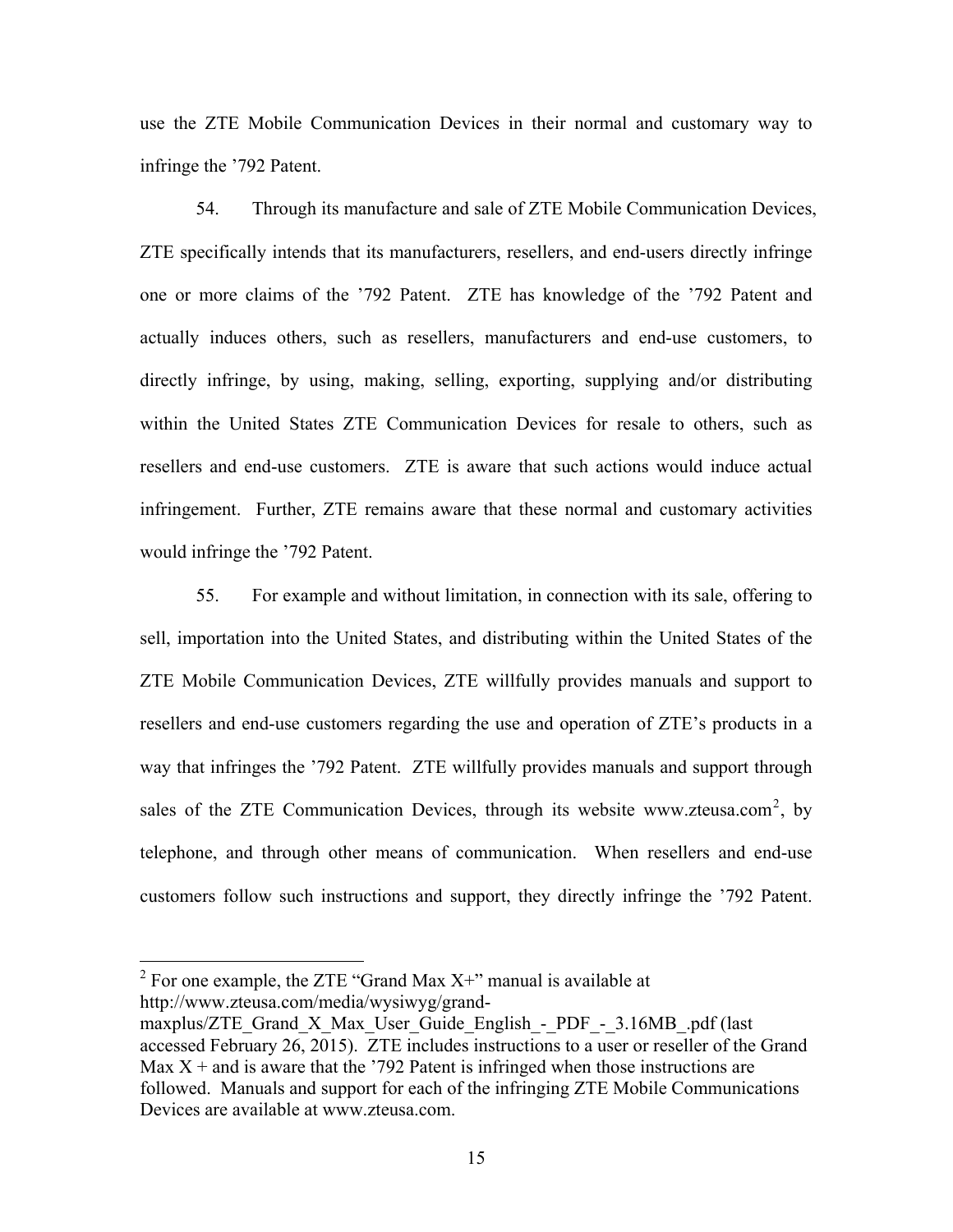ZTE knows or should know that by willfully providing such instructions and support, resellers and end-use customers follow those instructions and support, and directly infringe the '792 Patent.

56. Accordingly, ZTE has performed and continues to perform the acts that constitute induced infringement, and would induce actual infringement, with the knowledge of the '792 Patent and with the knowledge or willful blindness to the fact that the induced acts would constitute infringement.

57. ZTE indirectly infringes one or more claims of the '792 Patent by contributing to infringement by others, such as manufacturers, resellers and end-use customers, in accordance with 35 U.S.C. § 271(c) in this District and elsewhere in the United States.

58. Direct infringement of one or more claims of the '792 Patent is the result of activities performed by ZTE, its manufacturers, resellers, distributors, and end-users of the ZTE Mobile Communication Devices.

59. ZTE Mobile Communication Devices (including but not limited to UNICO LTE, Anthem™ 4G, Avid™ 4G, Max™, Warp 4G, Compel™, Flash™, Force, Grand S Pro<sup>TM</sup>, Grand X Max +, Grand X LTE, Imperial<sup>TM</sup>, Imperial<sup>TM</sup> II, Nubia 5S mini LTE, Overture™, Rapido LTE, Source™, Speed™, Supreme™, Vital™, Warp Sync™, Z998, ZMAX™, Home Base™/Home Base™ (GoPhone), Pocket WiFi, LivePro™, 4G LTE Hotspot Z915, Sonic 2.0 Mobile Hotspot LTE, Unite™, Unite™ II, Velocity™, JetPack™ 890L, and 4G LTE™ Router with Voice), incorporate functionalities and associated software and hardware components installed and configured by ZTE for the functions and operations of spreading response signals in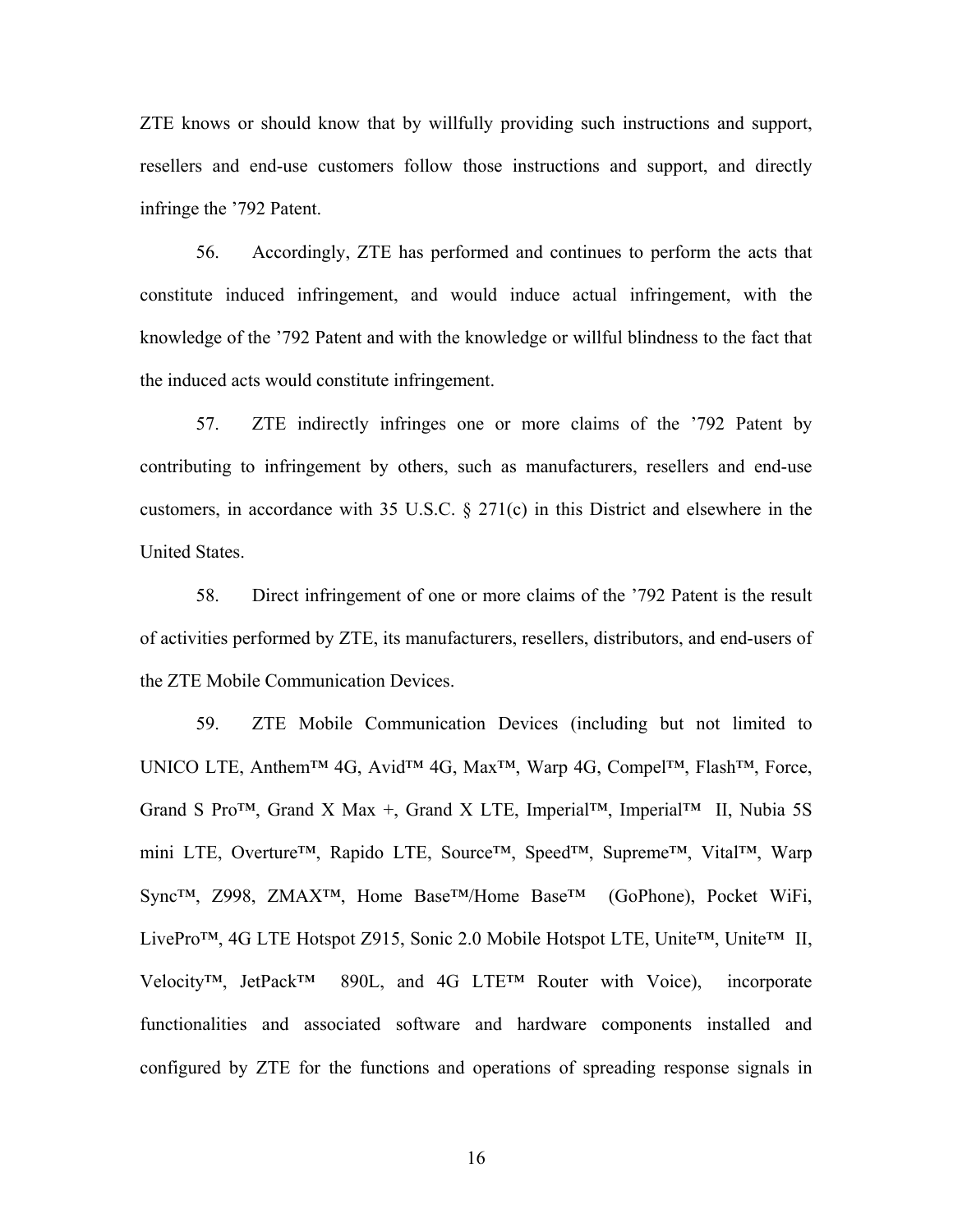compliance with the LTE Standards. On information and belief, these functions and operations cannot work in an acceptable manner absent these software and hardware components ZTE configures, installs, and includes in the ZTE Mobile Communication Devices for the purposes of performing such functions and operations. On information and belief, ZTE has designed, configured, and installed such software and hardware to entice users of the ZTE Mobile Communications Devices to use and operate these functions and to do so in a manner compliant with the LTE Standards.

60. The software and hardware components installed and configured by ZTE for the functions and operations of spreading response signals in compliance with the LTE Standards that are incorporated in the ZTE Mobile Communication Devices do not constitute a staple article or commodity of commerce. Moreover, use of the same is required for the operation of a ZTE Mobile Communication Device. Any other use would be unusual, far-fetched, illusory, impractical, occasional, aberrant, or experimental.

61. The software and hardware components installed and configured by ZTE for the functions and operations of spreading response signals in compliance with the LTE Standards are each a material part of the invention of the '792 Patent, are especially made for the infringing manufacture, sale, and use of ZTE Mobile Communication Devices, and have no substantial non-infringing uses.

62. Accordingly, ZTE offers to sell, or sells within the United States a component of a patented machine, manufacture, combination, or composition, or a material or apparatus for use in practicing the '792 Patent, constituting a material part of the invention, knowing the same to be especially made or especially adapted for use in an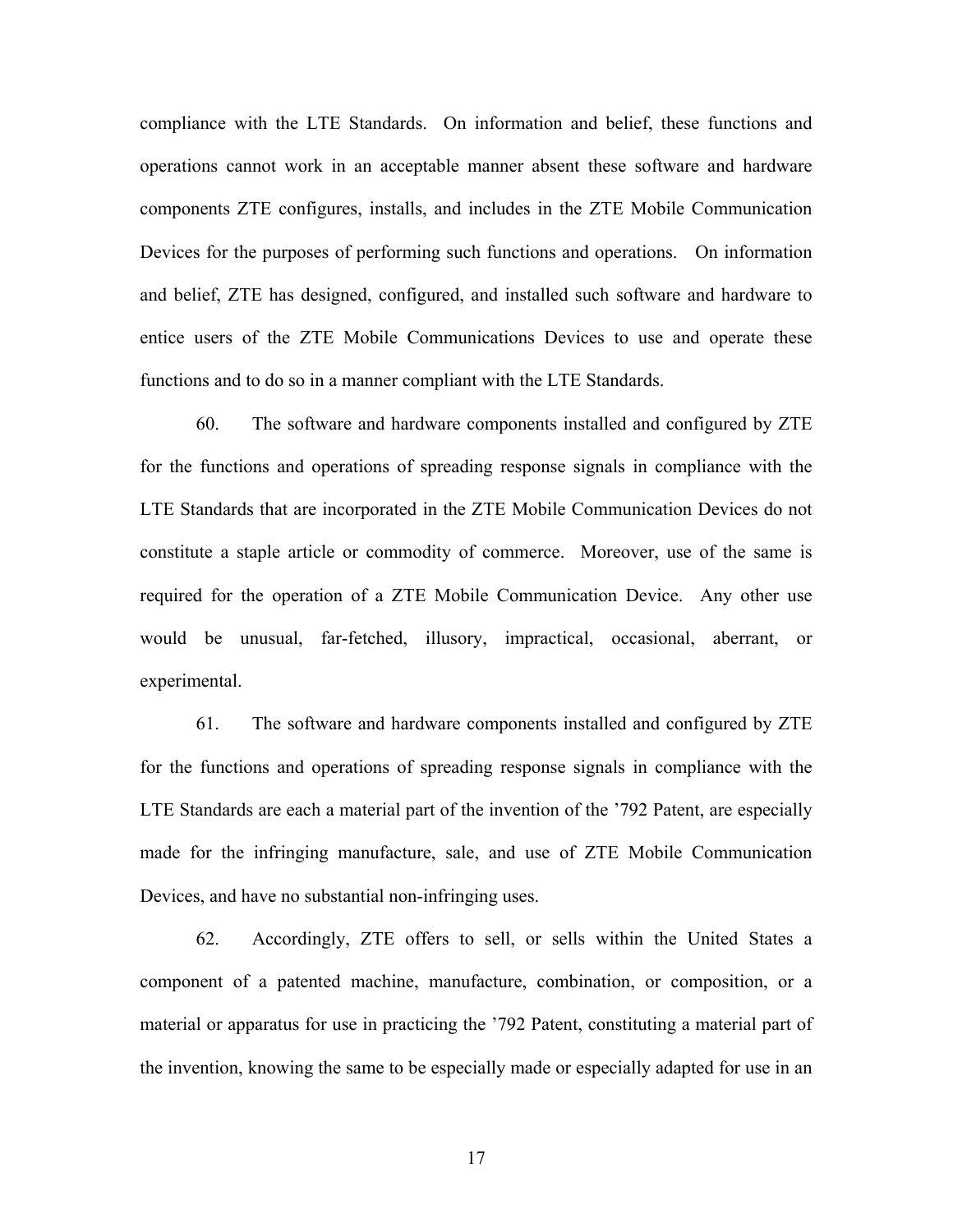infringement of such patent, and not a staple article or commodity of commerce suitable for substantial non-infringing use. ZTE provides to others ZTE Mobile Communication Devices with distinct and separate components which have no substantial non-infringing uses.

### **COUNT III INFRINGEMENT OF THE '557 PATENT BY ZTE**

63. Plaintiffs incorporate by reference paragraphs 1-62 as if fully set forth herein.

64. ZTE has been and is currently directly infringing the '557 Patent by making, using, testing, selling, offering for sale, importing into the United States, distributing within the United States, and/or exporting the ZTE Mobile Communication Devices which comprise mobile stations which operate and/or are configured to operate a random access method, including but not limited to UNICO LTE, Anthem™ 4G, Avid™ 4G, Max™, Warp 4G, Compel™, Flash™, Force, Grand S Pro™, Grand X Max +, Grand X LTE, Imperial™, Imperial™ II, Nubia 5S mini LTE, Overture™, Rapido LTE, Source™, Speed™, Supreme™, Vital™, Warp Sync™, Z998, ZMAX™, Home Base™/Home Base™ (GoPhone), Pocket WiFi, LivePro™, 4G LTE Hotspot Z915, Sonic 2.0 Mobile Hotspot LTE, Unite™, Unite™ II, Velocity™, JetPack™ 890L, and 4G LTE™ Router with Voice.

65. ZTE has directly infringed and continues to directly infringe the '557 Patent by inducing infringement by others of one or more claims, in accordance with 35 U.S.C. § 271(b) in this District and elsewhere in the United States.

66. ZTE received actual notice of the '557 patent at least as early as July 18, 2014, by way of correspondence that Optis Wireless sent to ZTE.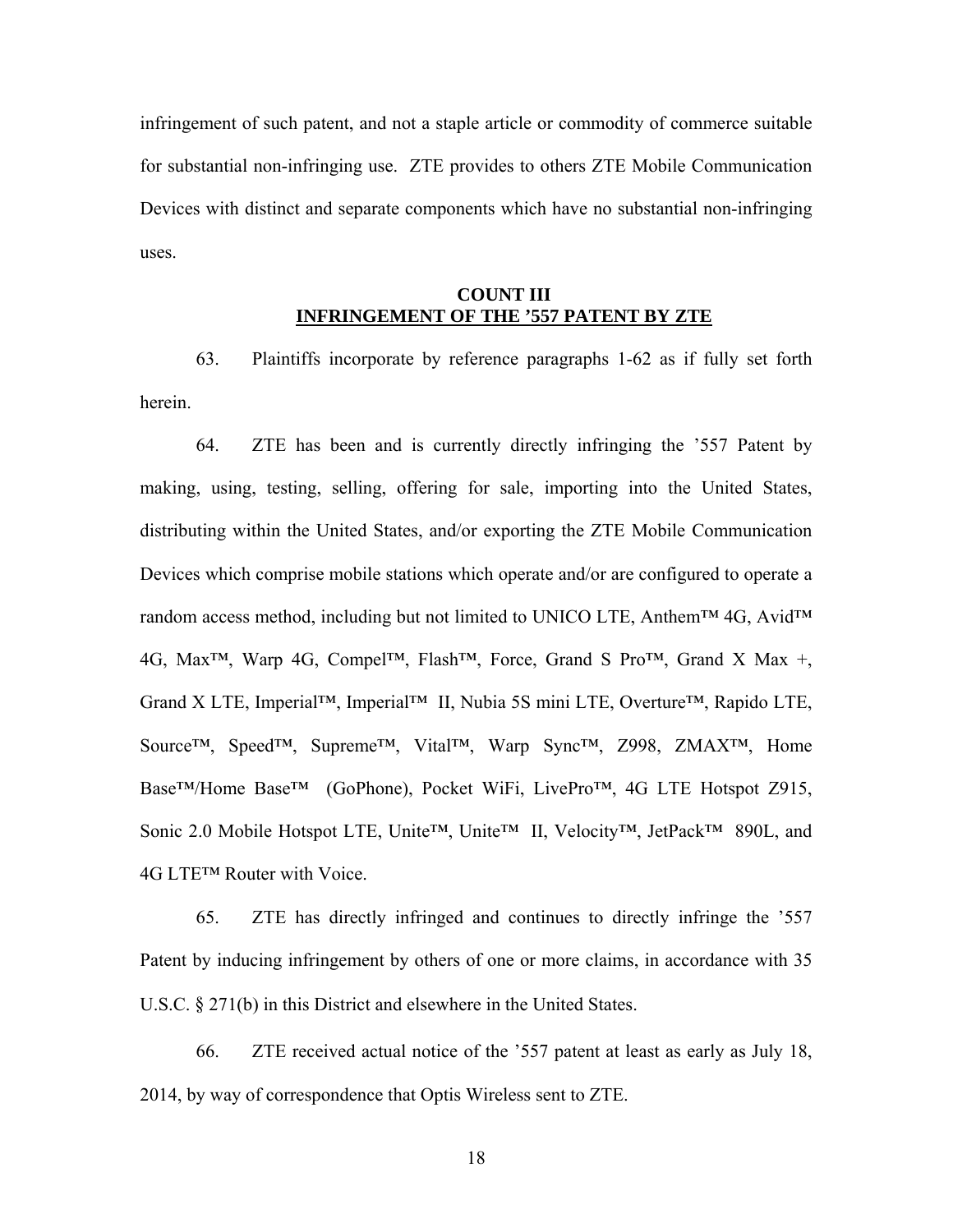67. ZTE, its manufacturers, resellers, distributors, and end-users of the ZTE Mobile Communication Devices have engaged in and currently engage in activities that constitute direct infringement of one or more claims of the '557 Patent.

68. For example and without limitation, operation and use of the ZTE Mobile Communication Devices (including but not limited to UNICO LTE, Anthem<sup>™</sup> 4G, Avid<sup>™</sup> 4G, Max<sup>™</sup>, Warp 4G, Compel<sup>™</sup>, Flash<sup>™</sup>, Force, Grand S Pro™, Grand X Max +, Grand X LTE, Imperial™, Imperial™ II, Nubia 5S mini LTE, Overture™, Rapido LTE, Source™, Speed™, Supreme™, Vital™, Warp Sync™, Z998, ZMAX™, Home Base™/Home Base™ (GoPhone), Pocket WiFi, LivePro™, 4G LTE Hotspot Z915, Sonic 2.0 Mobile Hotspot LTE, Unite™, Unite™ II, Velocity™, JetPack™ 890L, and 4G LTE™ Router with Voice), which incorporate functionalities and associated software and hardware components installed and configured by ZTE for the functions and operations of a random access method in compliance with the LTE Standards, infringes at least one or more claims of the '557 Patent. The use and operation of these ZTE Mobile Communication Devices by ZTE, its resellers, manufacturers, or end-user customers constitutes a direct infringement of one or more claims of the '557 Patent.

69. ZTE's affirmative acts of selling the ZTE Mobile Communication Devices, causing the ZTE Mobile Communication Devices to be manufactured, and providing instruction manuals and support for the ZTE Mobile Communication Devices have induced and continue to induce ZTE's manufacturers, resellers, and end-users to make or use the ZTE Mobile Communication Devices in their normal and customary way to infringe the '557 Patent.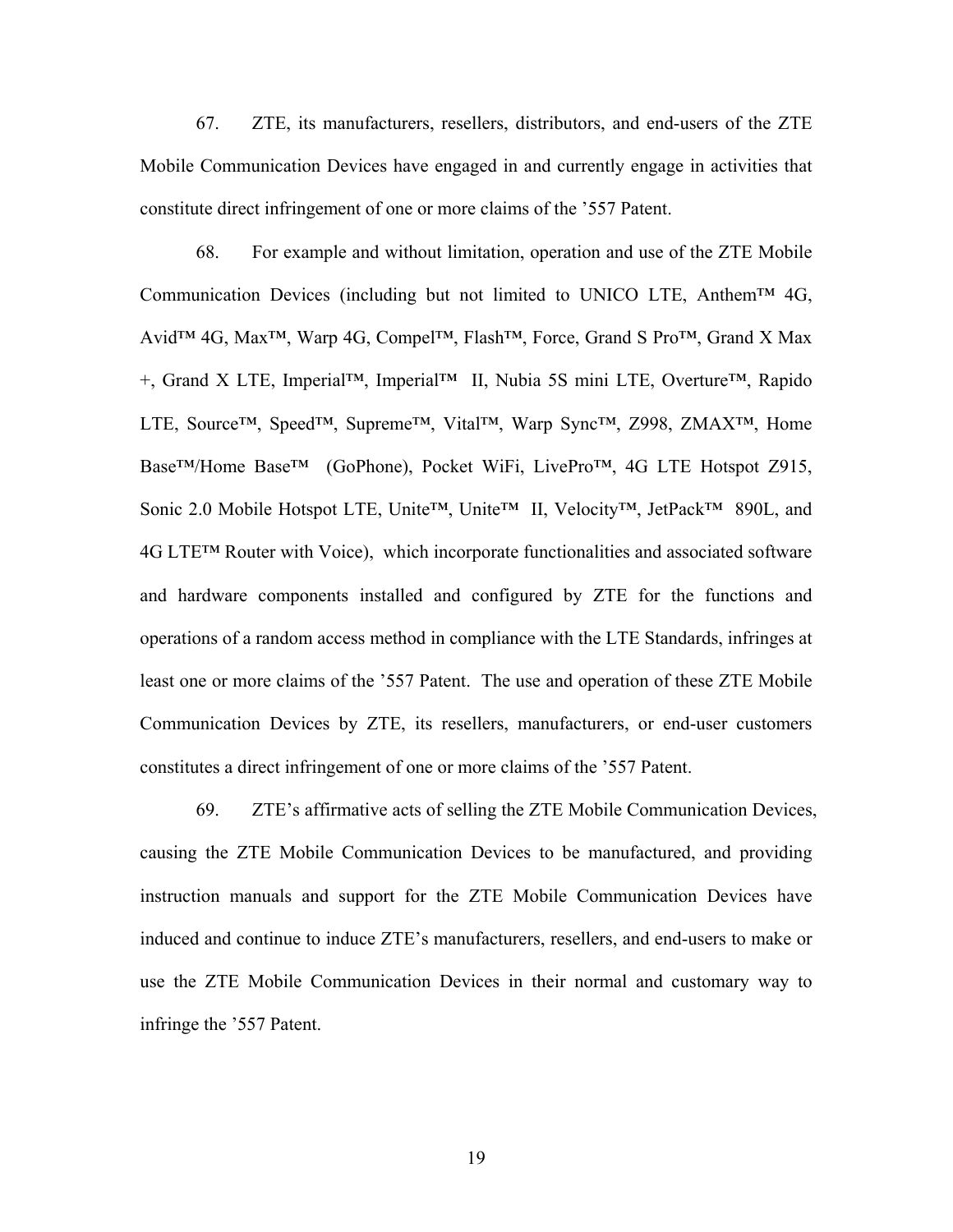70. Through its manufacture and sale of ZTE Mobile Communication Devices, ZTE specifically intends that its manufacturers, resellers, and end-users directly infringe one or more claims of the '557 Patent. ZTE has knowledge of the '557 Patent and actually induces others, such as resellers, manufacturers and end-use customers, to directly infringe, by using, selling, exporting, supplying and/or distributing within the United States ZTE Communication Devices for resale to others, such as resellers and end-use customers. ZTE is aware that such actions would induce actual infringement. Further, ZTE remains aware that these normal and customary activities would infringe the '557 Patent.

71. For example and without limitation, in connection with its sale, offering to sell, importation into the United States, and distributing within the United States of the ZTE Mobile Communication Devices, ZTE willfully provides manuals and support to resellers and end-use customers regarding the use and operation of ZTE's products in a way that infringes the '557 Patent. ZTE willfully provides manuals and support through sales of the ZTE Communication Devices, through its website www.zteusa.com<sup>3</sup>, by telephone, and through other means of communication. When resellers and end-use customers follow such instructions and support, they directly infringe the '557 Patent. ZTE knows or should know that by willfully providing such instructions and support,

 $3$  As one example, the ZTE "Grand Max X+" manual is available at http://www.zteusa.com/media/wysiwyg/grand-

maxplus/ZTE\_Grand\_X\_Max\_User\_Guide\_English\_-\_PDF\_-\_3.16MB\_.pdf (last accessed February 26, 2015). ZTE includes instructions to a user or reseller of the Grand Max  $X$  + and is aware that the '557 Patent is infringed when those instructions are followed. Manuals and support for each of the infringing ZTE Mobile Communications Devices are available at www.zteusa.com.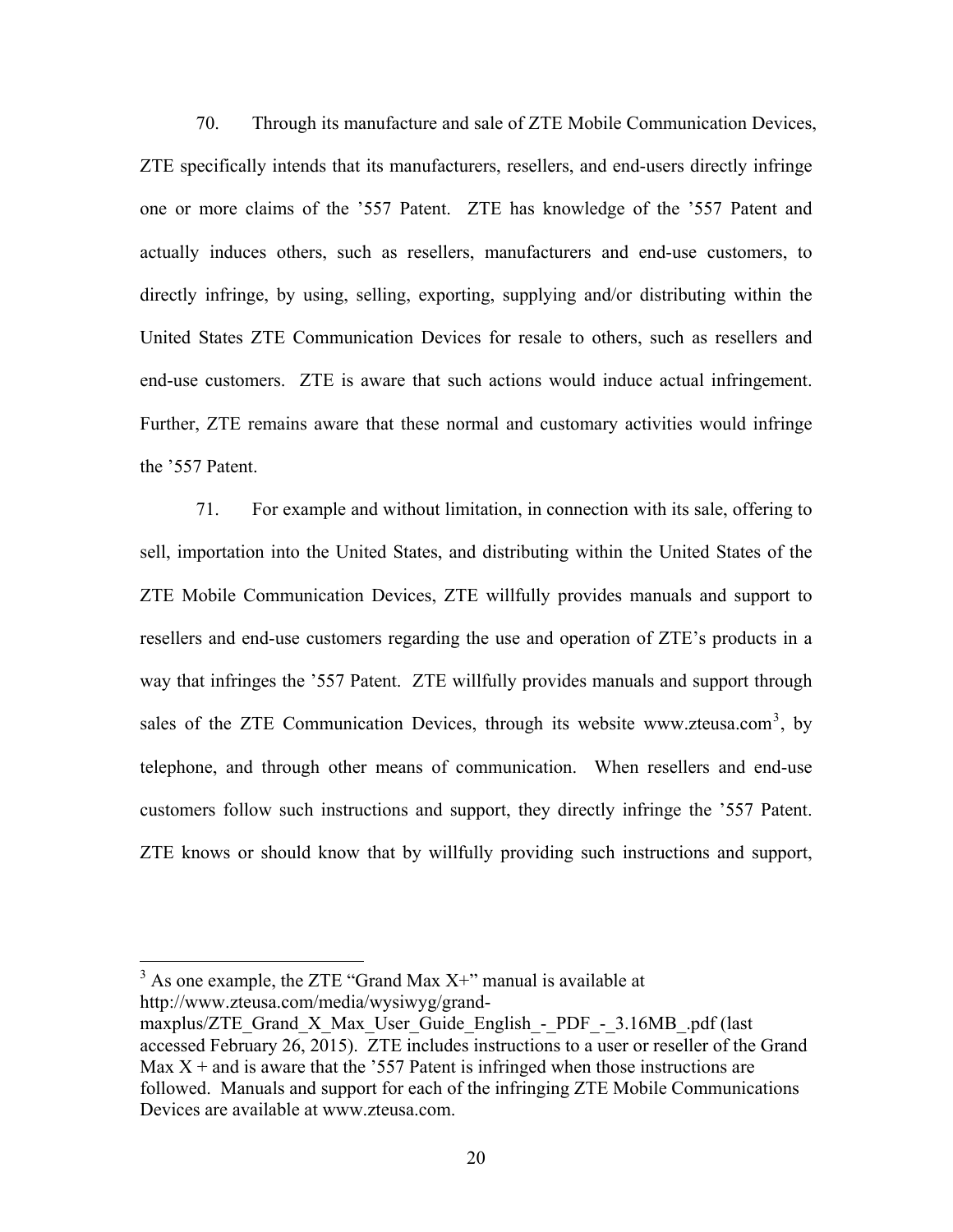resellers and end-use customers follow those instructions and support, and directly infringe the '557 Patent.

72. Accordingly, ZTE has performed and continues to perform the acts that constitute induced infringement, and would induce actual infringement, with the knowledge of the '557 Patent and with the knowledge or willful blindness to the fact that the induced acts would constitute infringement.

73. ZTE indirectly infringes one or more claims of the '557 Patent by contributing to infringement by others, such as manufacturers, resellers and end-use customers, in accordance with 35 U.S.C. § 271(c) in this District and elsewhere in the United States.

74. Direct infringement of one or more claims of the '557 Patent is the result of activities performed by ZTE, its manufacturers, resellers, distributors, and end-users of the ZTE Mobile Communication Devices.

75. ZTE Mobile Communication Devices (including but not limited to UNICO LTE, Anthem™ 4G, Avid™ 4G, Max™, Warp 4G, Compel™, Flash™, Force, Grand S Pro<sup>TM</sup>, Grand X Max +, Grand X LTE, Imperial<sup>TM</sup>, Imperial<sup>TM</sup> II, Nubia 5S mini LTE, Overture™, Rapido LTE, Source™, Speed™, Supreme™, Vital™, Warp Sync™, Z998, ZMAX™, Home Base™/Home Base™ (GoPhone), Pocket WiFi, LivePro™, 4G LTE Hotspot Z915, Sonic 2.0 Mobile Hotspot LTE, Unite™, Unite™ II, Velocity™, JetPack™ 890L, and 4G LTE™ Router with Voice), incorporate functionalities and associated software and hardware components installed and configured by ZTE for the functions and operations of a random access method in compliance with the LTE Standards. On information and belief, these functions and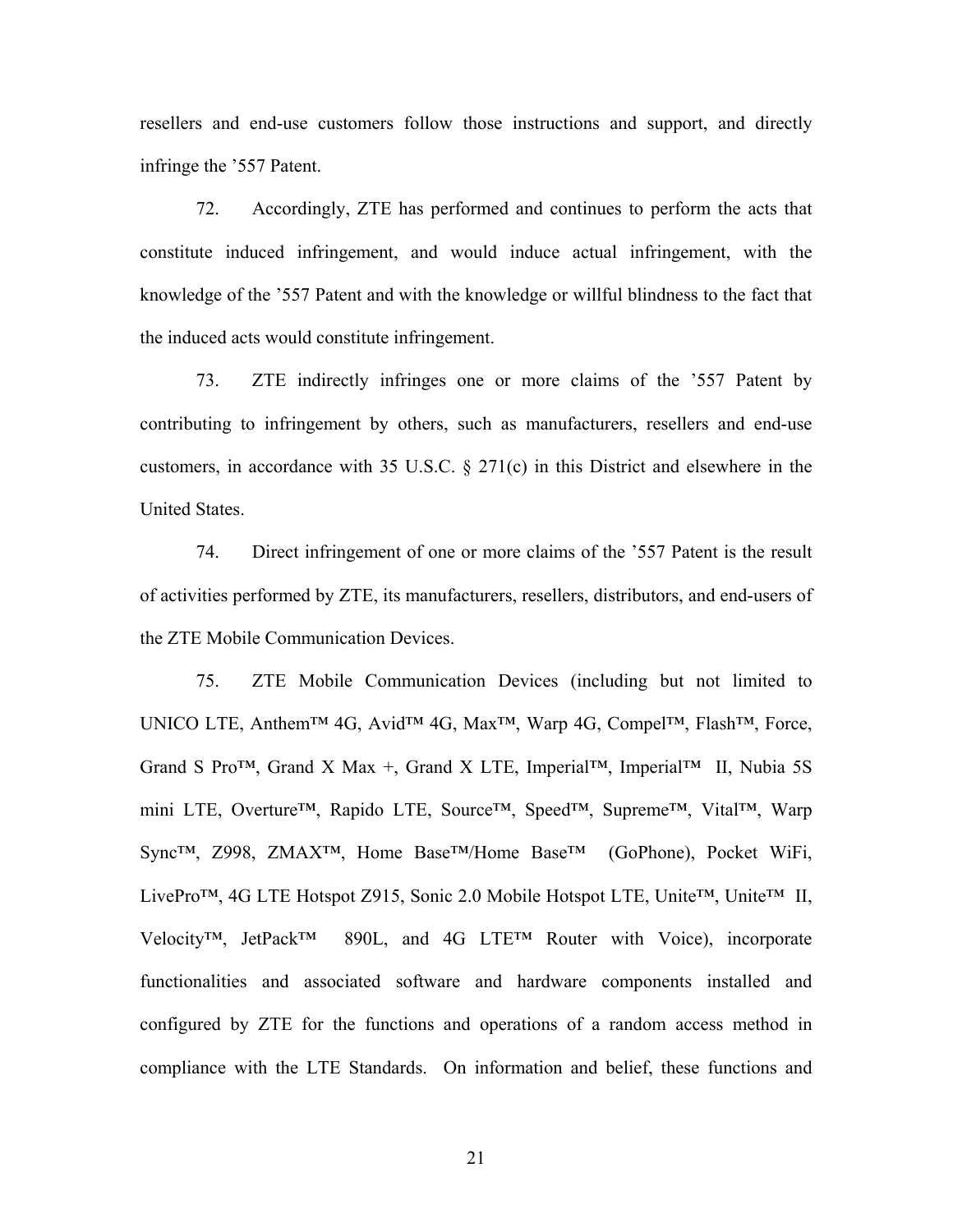operations cannot work in an acceptable manner absent these software and hardware components ZTE configures, installs, and includes in the ZTE Mobile Communication Devices for the purposes of performing such functions and operations. On information and belief, ZTE has designed, configured, and installed such software and hardware to entice users of the ZTE Mobile Communications Devices to use and operate these functionalities and to do so in a manner compliant with the LTE Standards.

76. The software and hardware components installed and configured by ZTE for the functions and operations of a random access method in compliance with the LTE Standards that are incorporated in the ZTE Mobile Communication Devices do not constitute a staple article or commodity of commerce. Moreover, use of the same is required for the operation of a ZTE Mobile Communication Device. Any other use would be unusual, far-fetched, illusory, impractical, occasional, aberrant, or experimental.

77. The software and hardware components installed and configured by ZTE for the functions and operations of a random access method in compliance with the LTE Standards that are incorporated in the ZTE Mobile Communication Devices are each a material part of the invention of the '557 Patent, are especially made for the infringing manufacture, sale, and use of ZTE Mobile Communication Devices, and have no substantial non-infringing uses.

78. Accordingly, ZTE offers to sell, or sells within the United States a component of a patented machine, manufacture, combination, or composition, or a material or apparatus for use in practicing the '557 Patent, constituting a material part of the invention, knowing the same to be especially made or especially adapted for use in an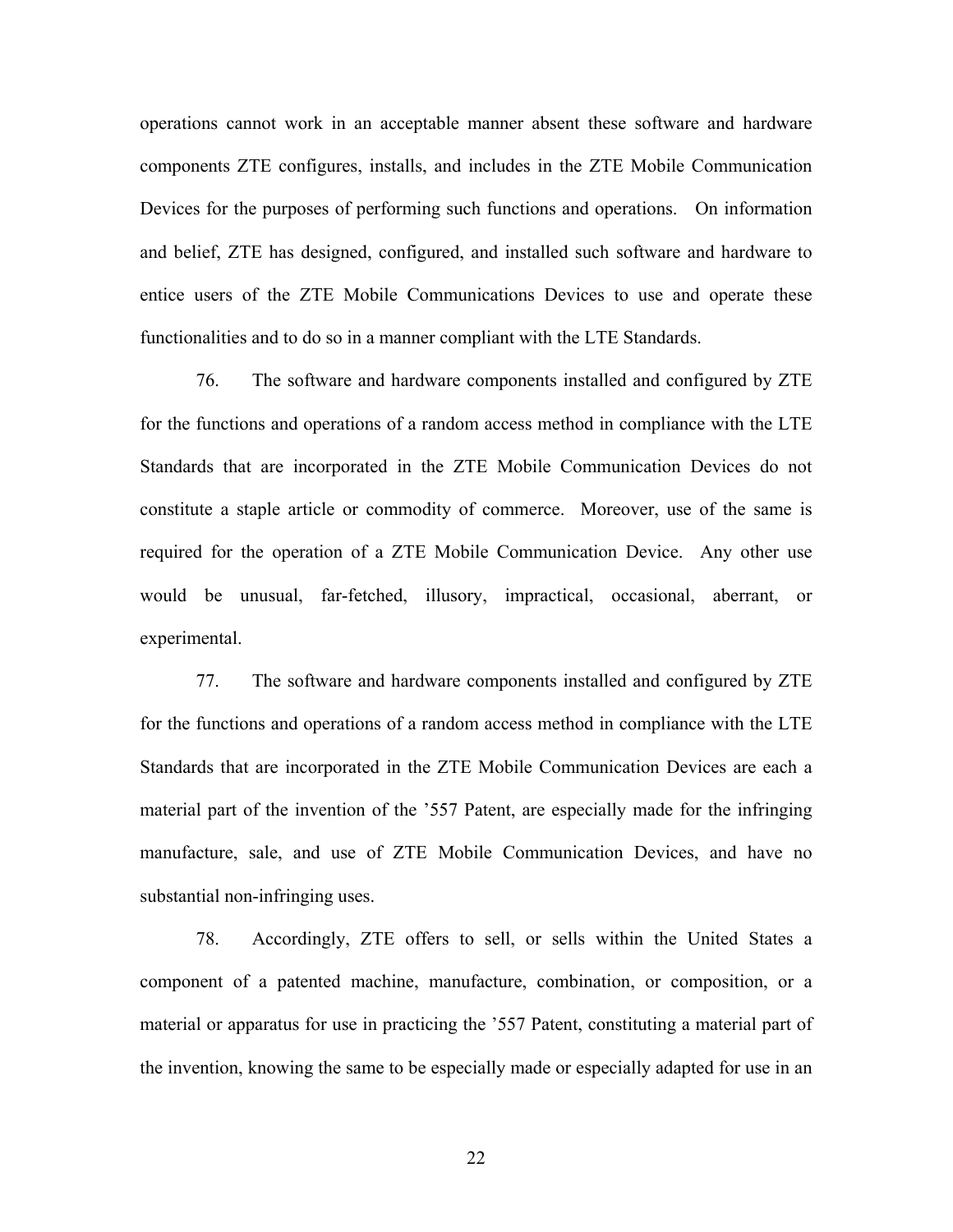infringement of such patent, and not a staple article or commodity of commerce suitable for substantial non-infringing use. ZTE provides to others ZTE Mobile Communication Devices with distinct and separate components which have no substantial non-infringing uses.

### **PLAINTIFFS**' **NON-STANDARDS ESSENTIAL PATENTS COUNT IV**

## **INFRINGEMENT OF THE '631 PATENT BY ZTE**

79. Plaintiffs incorporate by reference paragraphs 1-78 as if fully set forth herein.

80. The '631 Patent, originally assigned to Ericsson and subsequently assigned to Plaintiffs, is not, and has not been declared, a standards essential patent and accordingly is not subject to FRAND.

81. ZTE has directly infringed and continues to directly infringe the '631 Patent by making, using, testing, selling, offering for sale, importing into the United States, distributing within the United States, and/or exporting certain ZTE Mobile Communication Devices which transmit and/or are capable of transmitting messages from at least one line device to a plurality of applications, including but not limited to UNICO LTE, Anthem™ 4G, Avid™ 4G, Max™, Warp 4G, Compel™, Flash™, Force, Grand S Pro<sup>TM</sup>, Grand X Max +, Grand X LTE, Imperial<sup>TM</sup>, Imperial<sup>TM</sup> II, Nubia 5S mini LTE, Overture™, Rapido LTE, Source™, Speed™, Supreme™, Vital™, Warp Sync™, Z998, and ZMAX™.

82. ZTE has and continues to indirectly infringe the '631 Patent by inducing infringement by others, in accordance with 35 U.S.C. § 271(b) in this District and elsewhere in the United States.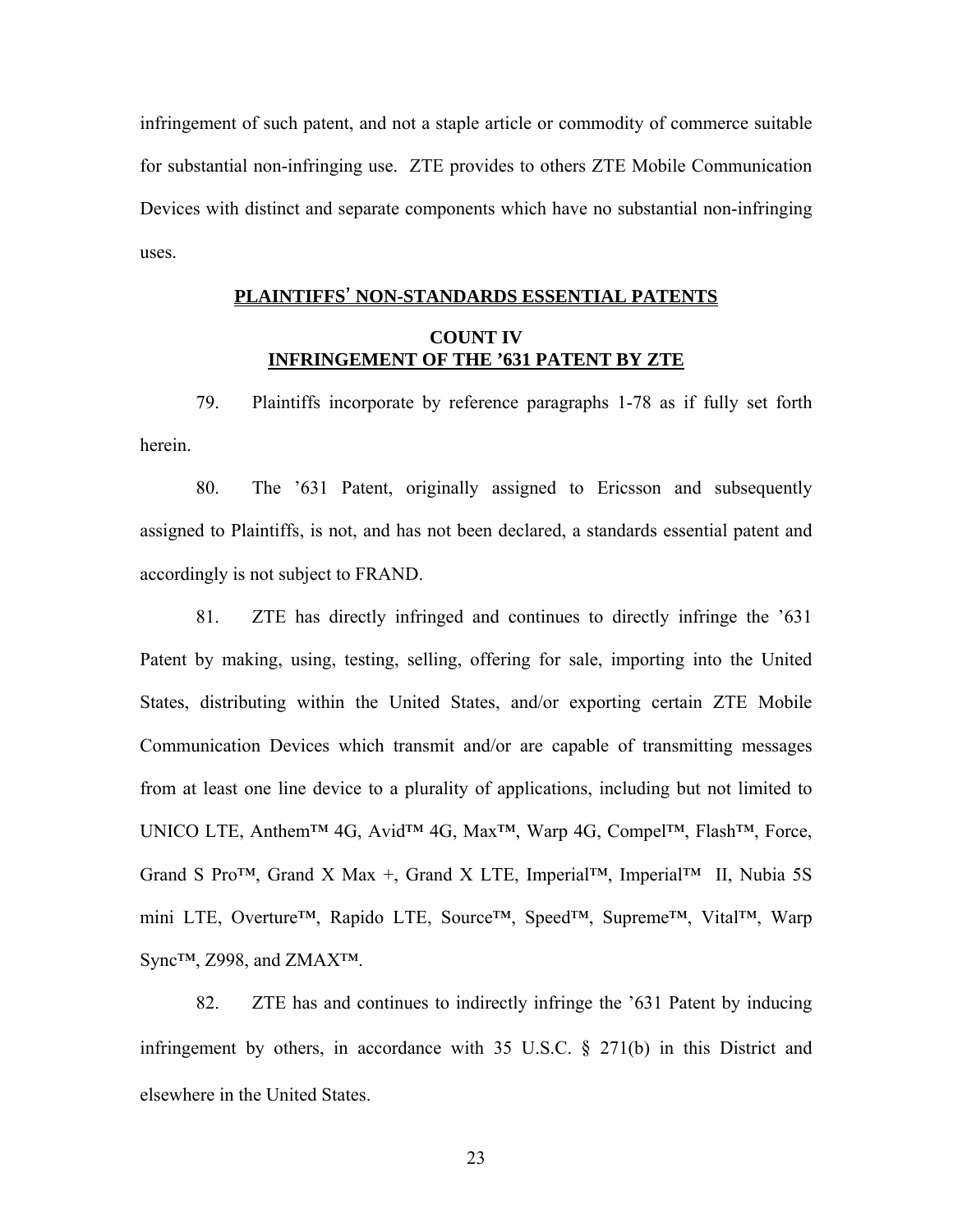83. ZTE received actual notice of the '631 patent at least as early as July 18, 2014, by way of correspondence that Optis Wireless sent to ZTE.

84. ZTE, its manufacturers, resellers, distributors, and end-users of the ZTE Mobile Communication Devices each have engaged in and currently engage in activities that constitute direct infringement of one or more claims of the '631 Patent.

85. For example and without limitation, operation and use of certain ZTE Mobile Communication Devices (including but not limited to UNICO LTE, Anthem™ 4G, Avid™ 4G, Max™, Warp 4G, Compel™, Flash™, Force, Grand S Pro™, Grand X Max +, Grand X LTE, Imperial™, Imperial™ II, Nubia 5S mini LTE, Overture™, Rapido LTE, Source™, Speed™, Supreme™, Vital™, Warp Sync™, Z998, and ZMAX™), which incorporate object-oriented functionalities and associated telephony software interfaces, line devices, and other software and hardware that ZTE configures, installs, and includes in the ZTE Mobile Communication Devices for the function of transmitting messages from at least one line device to a plurality of applications, infringes one or more claims of the '631 Patent. The use and operation of these ZTE Mobile Communication Devices by ZTE, its resellers, manufacturers, or end-user customers constitutes a direct infringement of one or more claims of the '631 Patent.

86. ZTE's affirmative acts of selling the ZTE Mobile Communication Devices, causing the ZTE Mobile Communication Devices to be manufactured, and providing instruction manuals and support for the ZTE Mobile Communication Devices have induced and continue to induce ZTE's manufacturers, resellers, and end-users to make or use the ZTE Mobile Communication Devices in their normal and customary way to infringe the '631 Patent.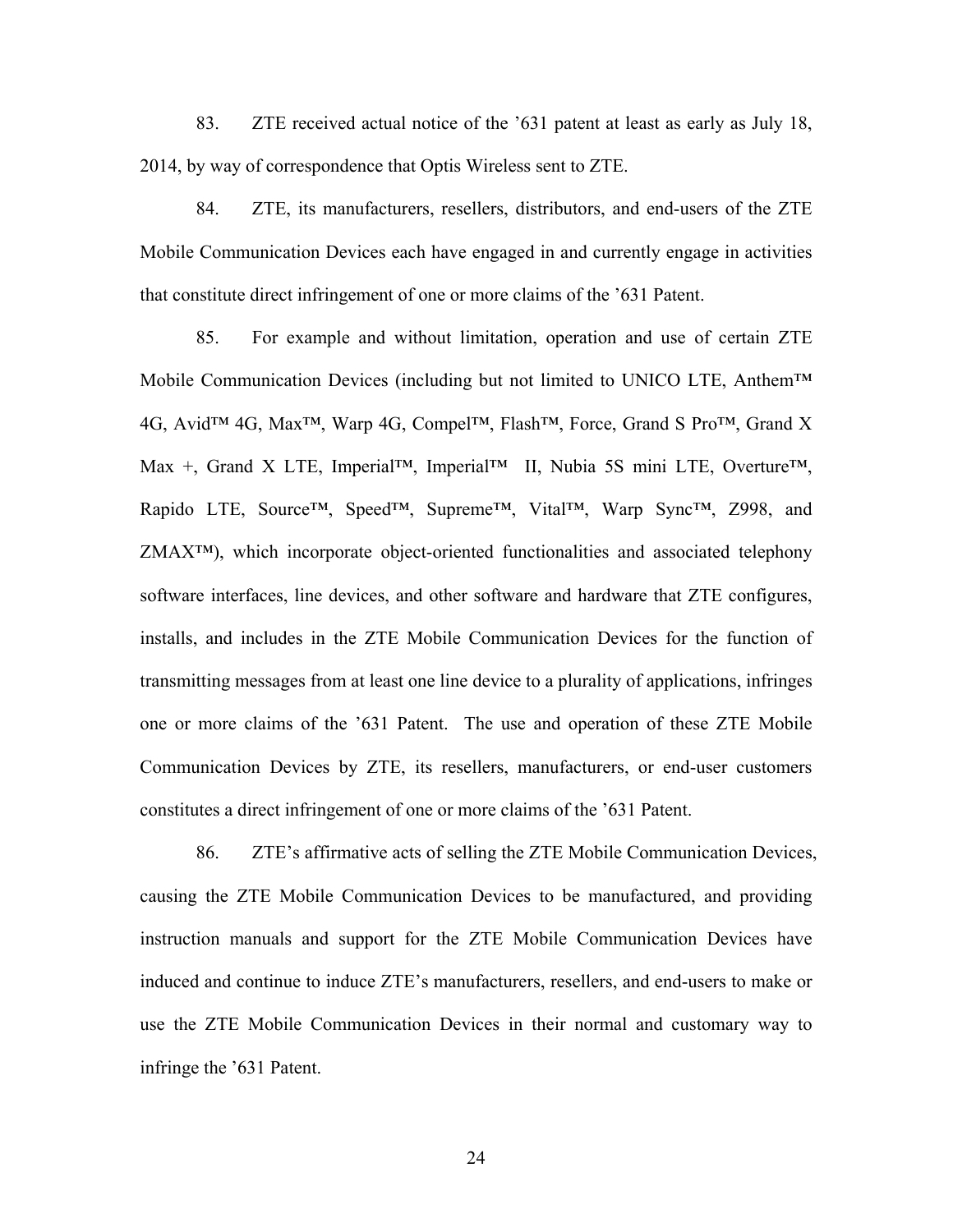87. Through its manufacture and sale of ZTE Mobile Communication Devices, ZTE specifically intends that its manufacturers, distributors, resellers, and end-users directly infringe one or more claims of the '631 Patent. ZTE has knowledge of the '631 Patent and actually induces others, such as resellers, manufacturers and end-use customers, to directly infringe, by using, making, selling, exporting, supplying and/or distributing within the United States ZTE Communication Devices for resale to others, such as resellers and end-use customers. ZTE is aware that such actions would induce actual infringement. Further, ZTE remains aware that these normal and customary activities would infringe the '631 Patent.

88. For example and without limitation, in connection with its sale, offering to sell, importation into the United States, and distributing within the United States of the ZTE Mobile Communication Devices, ZTE willfully provides manuals and support to resellers and end-use customers regarding the use and operation of ZTE's products in a way that infringes the '631 Patent. ZTE willfully provides manuals and support through sales of the ZTE Communication Devices, through its website www.zteusa.com<sup>4</sup>, by telephone, and through other means of communication. When resellers and end-use customers follow such instructions and support, they directly infringe the '631 Patent. ZTE knows or should know that by willfully providing such instructions and support,

 $4$  For one example, the ZTE "Grand Max X+" manual is available at http://www.zteusa.com/media/wysiwyg/grand-

maxplus/ZTE Grand X Max User Guide English - PDF -  $3.16MB$ .pdf (last accessed February 26, 2015March 2, 2015). ZTE includes instructions to a user or reseller of the Grand Max  $X +$ , and is aware that the '631 Patent is infringed when those instructions are followed. Manuals and support for each of the infringing ZTE Mobile Communications Devices are available at www.zteusa.com.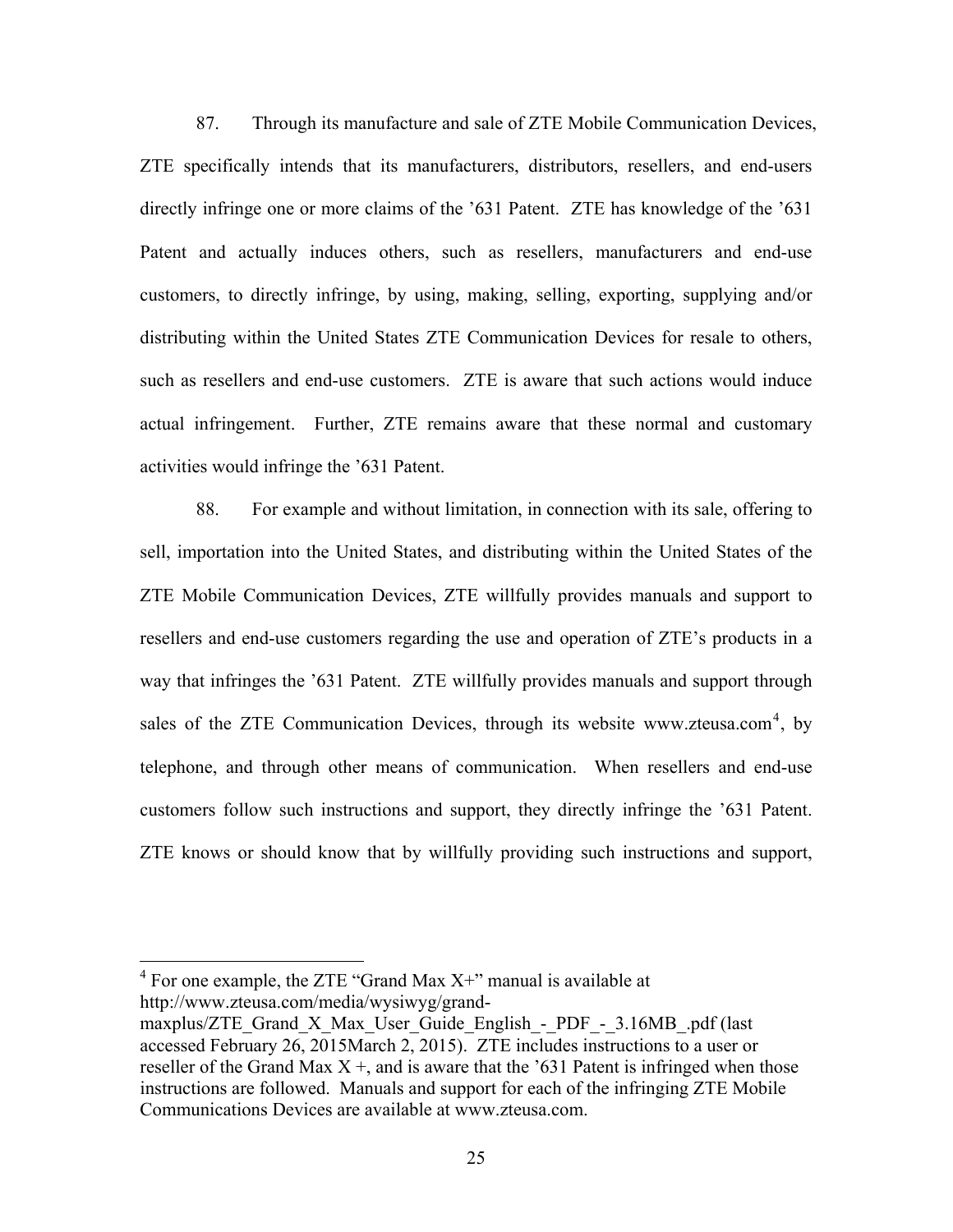resellers and end-use customers follow those instructions and support, and directly infringe the '631 Patent.

89. Accordingly, ZTE has performed and continues to perform the acts that constitute induced infringement, and would induce actual infringement, with the knowledge of the '631 Patent and with the knowledge or willful blindness to the fact that the induced acts would constitute infringement.

90. ZTE indirectly infringes one or more claims of the '631 Patent by contributing to infringement by others, such as manufacturers, resellers and end-use customers, in accordance with 35 U.S.C. § 271(c) in this District and elsewhere in the United States.

91. As established, ZTE, its manufacturers, resellers, distributors, and endusers of the ZTE Mobile Communication Devices each use and operate the ZTE Mobile Communication devices in a manner that directly infringes one or more claims of the '631 Patent.

92. Certain ZTE Mobile Communication Devices (including but not limited to UNICO LTE, Anthem™ 4G, Avid™ 4G, Max™, Warp 4G, Compel™, Flash™, Force, Grand S Pro<sup>TM</sup>, Grand X Max +, Grand X LTE, Imperial<sup>TM</sup>, Imperial<sup>TM</sup> II, Nubia 5S mini LTE, Overture™, Rapido LTE, Source™, Speed™, Supreme™, Vital™, Warp Sync™, Z998, and ZMAX™) incorporate infringing object-oriented functionalities and associated telephony software interfaces, line devices, and other software and hardware that ZTE configures, installs, and includes in the ZTE Mobile Communication Devices for the function of transmitting messages from at least one line device to a plurality of applications. On information and belief, these functions and operations cannot work in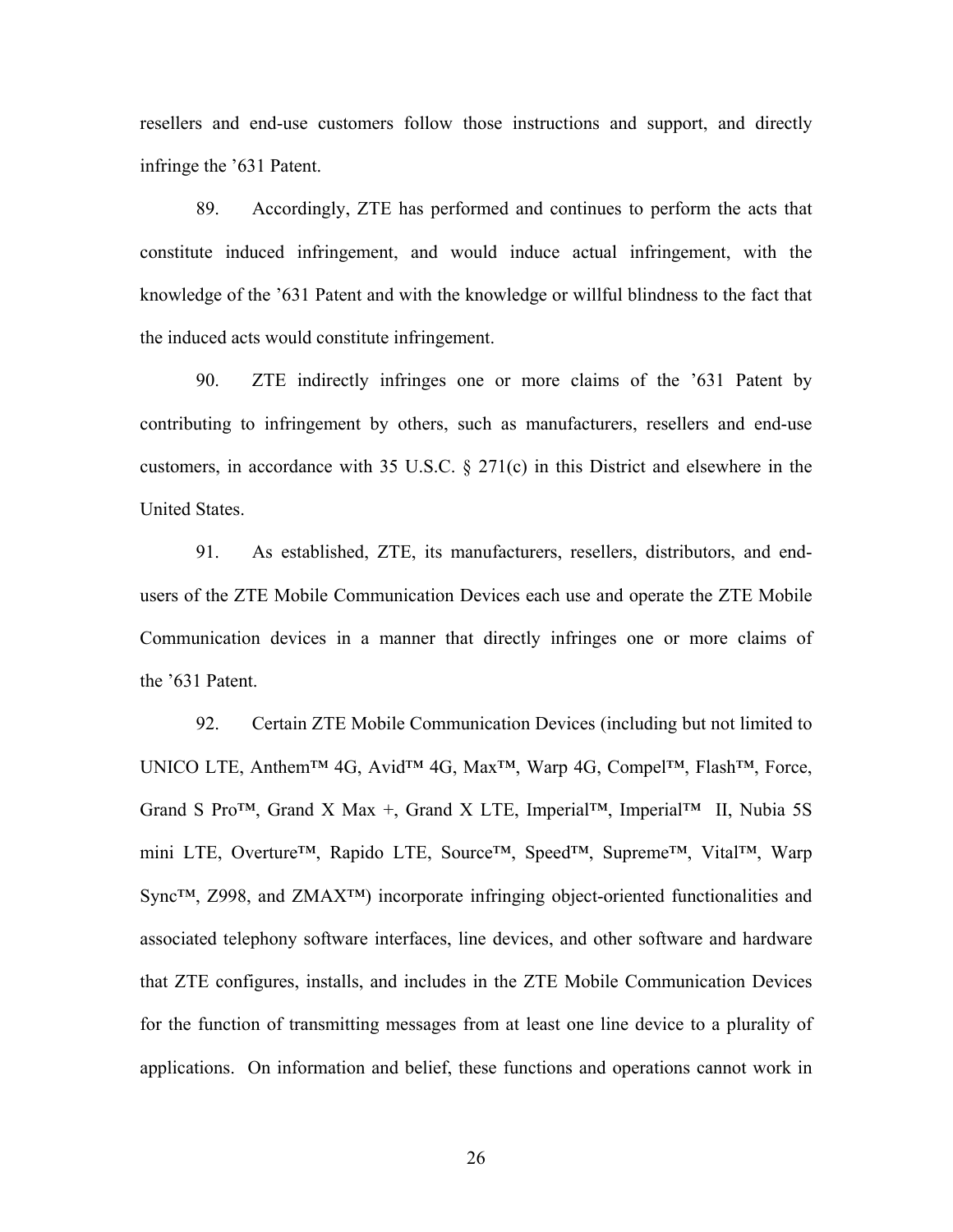an acceptable manner absent the software and hardware that ZTE configures, installs, and includes in the ZTE Mobile Communication Devices for the specific purpose of performing such functions. On information and belief, ZTE has designed, configured, and installed such software and hardware to entice users of the ZTE Mobile Communications Devices to use and operate the object-oriented functionalities and associated telephony software interfaces, line devices, and other software and hardware that ZTE configures, installs, and includes in the ZTE Mobile Communication Devices for the function of transmitting messages from at least one line device to a plurality of applications.

93. The object-oriented functionalities and associated telephony software interfaces, line devices, and other software and hardware that ZTE configures, installs, and includes in the ZTE Mobile Communication Devices for the function of transmitting messages from at least one line device to a plurality of applications, do not constitute a staple article or commodity of commerce. Moreover, use of the same is required for the operation of a ZTE Mobile Communication Device. Any other use would be unusual, far-fetched, illusory, impractical, occasional, aberrant, or experimental.

94. The object-oriented functionalities and associated telephony software interfaces, line devices, and other software and hardware that ZTE configures, installs, and includes in the ZTE Mobile Communication Devices for the function of transmitting messages from at least one line device to a plurality of applications are each a material part of the invention of the '631 Patent, are especially made for the infringing manufacture, sale, and use of ZTE Mobile Communication Devices, and have no substantial non-infringing uses.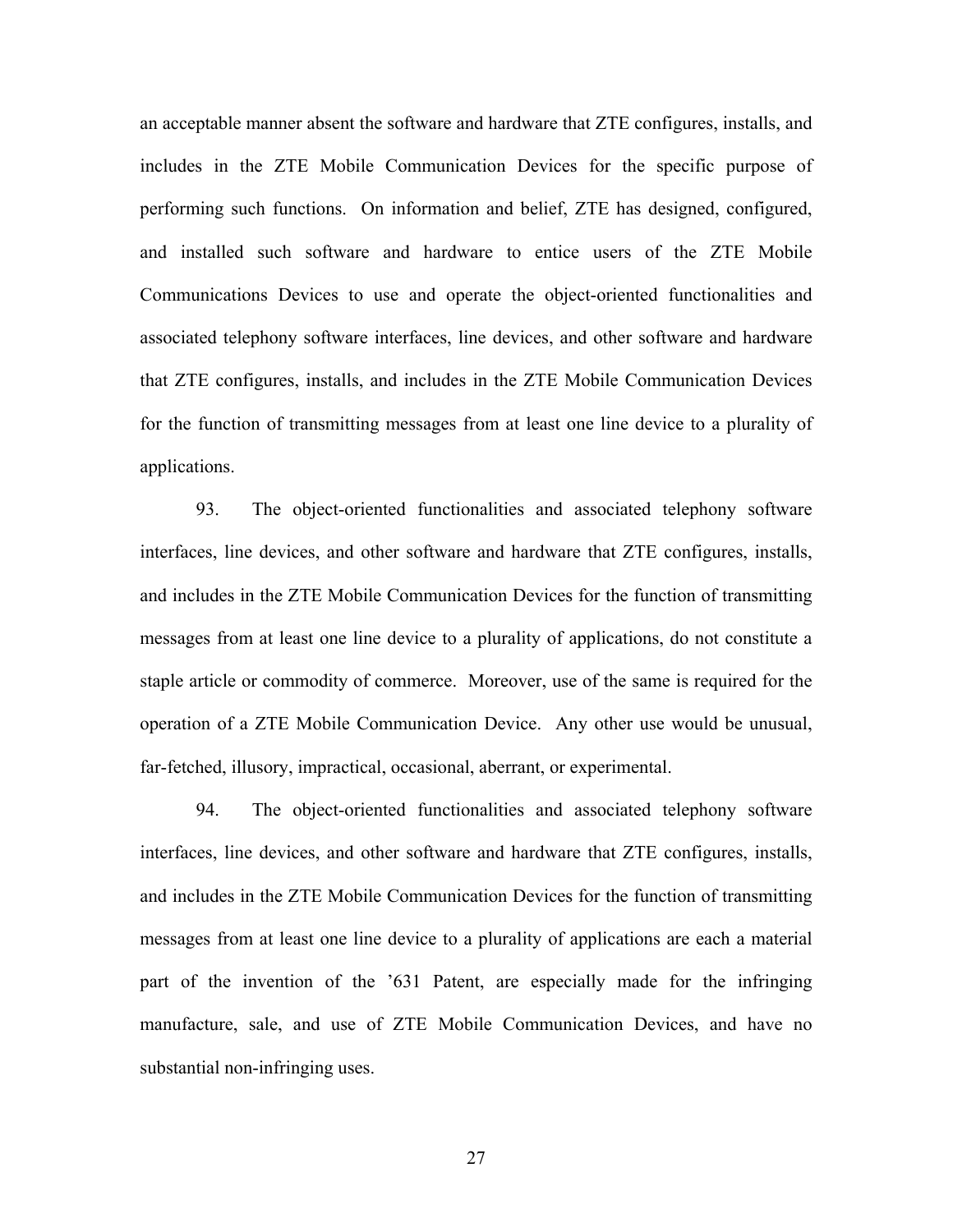95. Accordingly, ZTE offers to sell, or sells within the United States a component of a patented machine, manufacture, combination, or composition, or a material or apparatus for use in practicing the '631 Patent, constituting a material part of the invention, knowing the same to be especially made or especially adapted for use in an infringement of such patent, and not a staple article or commodity of commerce suitable for substantial non-infringing use. ZTE provides to others ZTE Mobile Communication Devices with distinct and separate components which have no substantial non-infringing uses.

### **COUNT V INFRINGEMENT OF THE '191 PATENT BY ZTE**

96. Plaintiffs incorporate by reference paragraphs 1-95 as if fully set forth herein.

97. The '191 Patent, originally assigned to Ericsson and subsequently assigned to Plaintiffs, is not, and has not been declared, a standards essential patent and accordingly is not subject to FRAND.

98. ZTE has directly infringed and continues to directly infringe the '191 Patent by making, using, testing, selling, offering for sale, importing into the United States, distributing within the United States, and/or exporting certain ZTE Mobile Communication Devices which are capable of sending multimedia attachments to text messages using phone number addressing, including but not limited to UNICO LTE, Anthem™ 4G, Avid™ 4G, Max<sup>™,</sup> Warp 4G, Compel™, Flash™, Force, Grand S Pro™, Grand X Max +, Grand X LTE, Imperial™, Imperial™ II, Nubia 5S mini LTE, Overture™, Rapido LTE, Source™, Speed™, Supreme™, Vital™, Warp Sync™, Z998, and ZMAX™.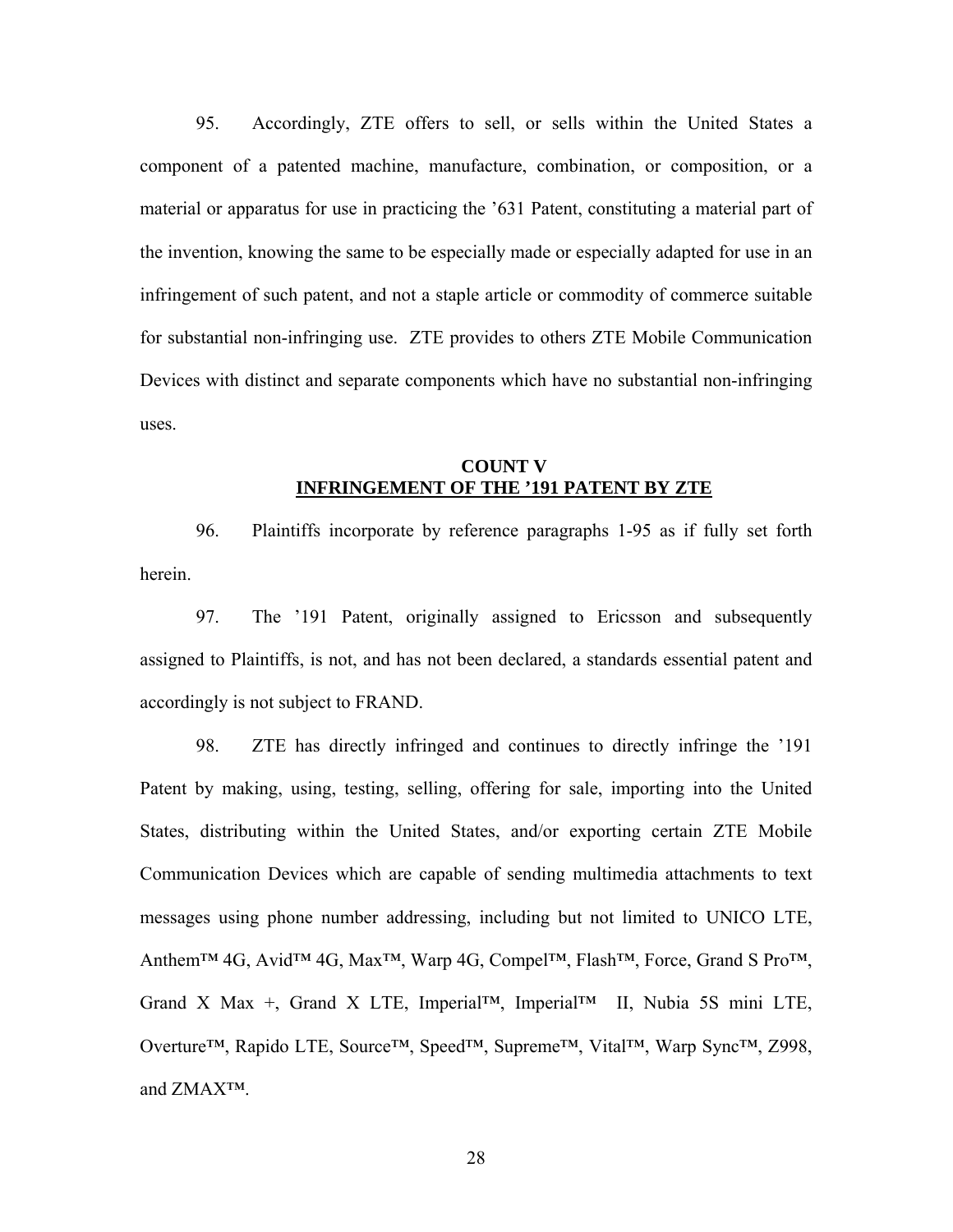99. ZTE has and continues to indirectly infringe the '191 Patent by inducing infringement by others, in accordance with 35 U.S.C. § 271(b) in this District and elsewhere in the United States.

100. ZTE received actual notice of the '191 patent at least as early as July 18, 2014, by way of correspondence that Optis Wireless sent to ZTE.

101. ZTE, its manufacturers, resellers, distributors, and end-users of the ZTE Mobile Communication Devices each have engaged in and currently engage in activities that constitute direct infringement of one or more claims of the '191 Patent.

102. For example and without limitation, operation and use of certain ZTE Mobile Communication Devices (including but not limited to UNICO LTE, Anthem™ 4G, Avid™ 4G, Max™, Warp 4G, Compel™, Flash™, Force, Grand S Pro™, Grand X Max +, Grand X LTE, Imperial™, Imperial™ II, Nubia 5S mini LTE, Overture™, Rapido LTE, Source™, Speed™, Supreme™, Vital™, Warp Sync™, Z998, and ZMAX™), which incorporate messaging software and associated hardware and software that ZTE configures, installs, and includes in the ZTE Mobile Communication Devices for the function of sending multimedia attachments to text messages using phone number addressing, infringes one or more claims of the '191 Patent. The use and operation of these ZTE Mobile Communication Devices by ZTE, its resellers, manufacturers, or enduser customers constitutes a direct infringement of one or more claims of the '191 Patent.

103. ZTE's affirmative acts of selling the ZTE Mobile Communication Devices, causing the ZTE Mobile Communication Devices to be manufactured, and providing instruction manuals and support for the ZTE Mobile Communication Devices have induced and continue to induce ZTE's manufacturers, resellers, and end-users to make or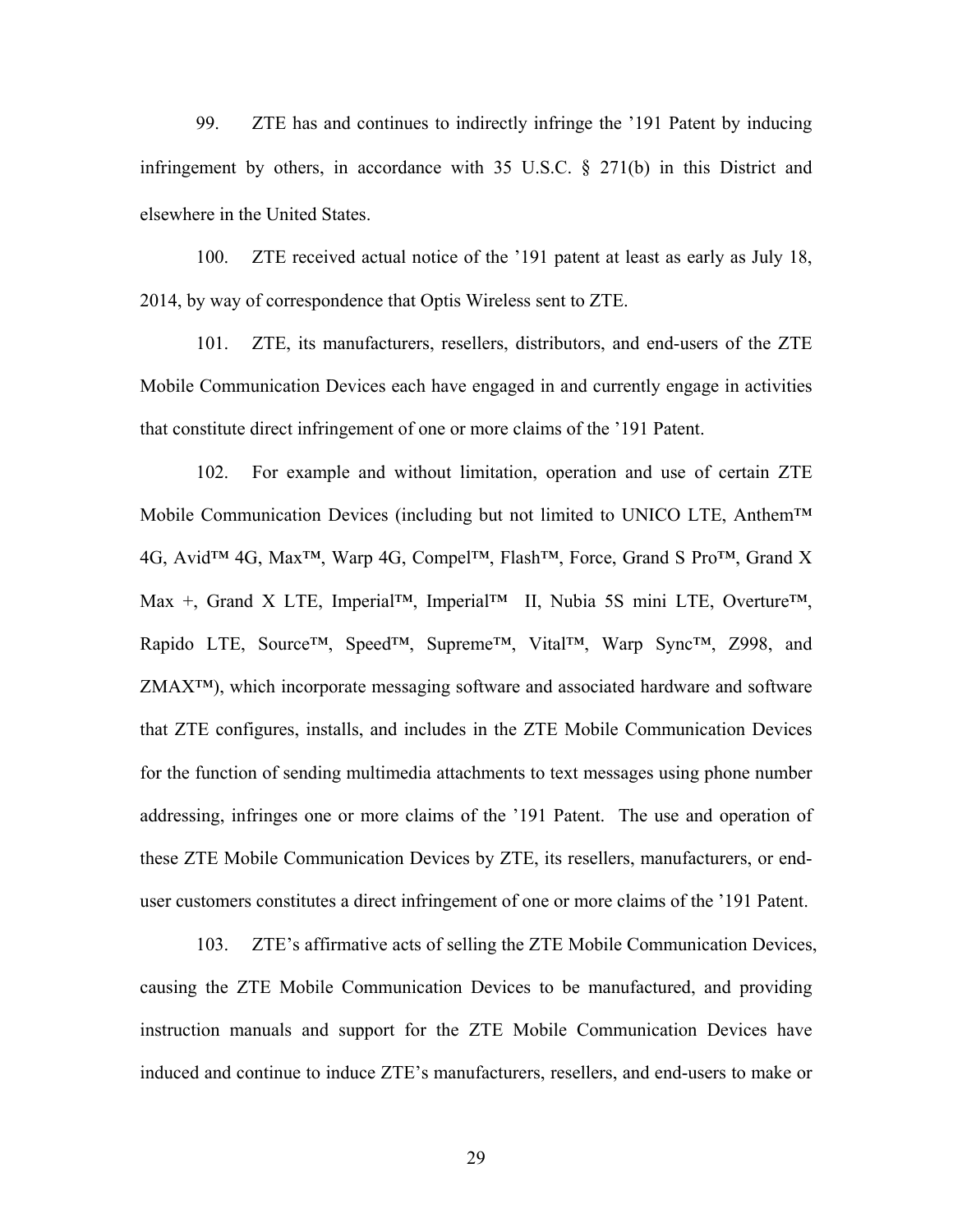use the ZTE Mobile Communication Devices in their normal and customary way to infringe the '191 Patent.

104. Through its manufacture and sale of ZTE Mobile Communication Devices, ZTE specifically intends that its manufacturers, distributors, resellers, and end-users directly infringe one or more claims of the '191 Patent. ZTE has knowledge of the '191 Patent and actually induces others, such as resellers, manufacturers and end-use customers, to directly infringe, by using, making, selling, exporting, supplying and/or distributing within the United States ZTE Communication Devices for resale to others, such as resellers and end-use customers. ZTE is aware that such actions would induce actual infringement. Further, ZTE remains aware that these normal and customary activities would infringe the '191 Patent.

105. For example and without limitation, in connection with its sale, offering to sell, importation into the United States, and distributing within the United States of the ZTE Mobile Communication Devices, ZTE willfully provides manuals and support to resellers and end-use customers regarding the use and operation of ZTE's products in a way that infringes the '191 Patent. ZTE willfully provides manuals and support through sales of the ZTE Communication Devices, through its website www.zteusa.com<sup>5</sup>, by telephone, and through other means of communication. When resellers and end-use customers follow such instructions and support, they directly infringe the '191 Patent.

 $<sup>5</sup>$  For one example, the ZTE "Grand Max X+" manual is available at</sup> http://www.zteusa.com/media/wysiwyg/grand-

maxplus/ZTE\_Grand\_X\_Max\_User\_Guide\_English - PDF -  $3.16MB$ .pdf (last accessed February 26, 2015). ZTE includes instructions to a user or reseller of the Grand Max  $X +$ , and is aware that the '191 Patent is infringed when those instructions are followed. Manuals and support for each of the infringing ZTE Mobile Communications Devices are available at www.zteusa.com.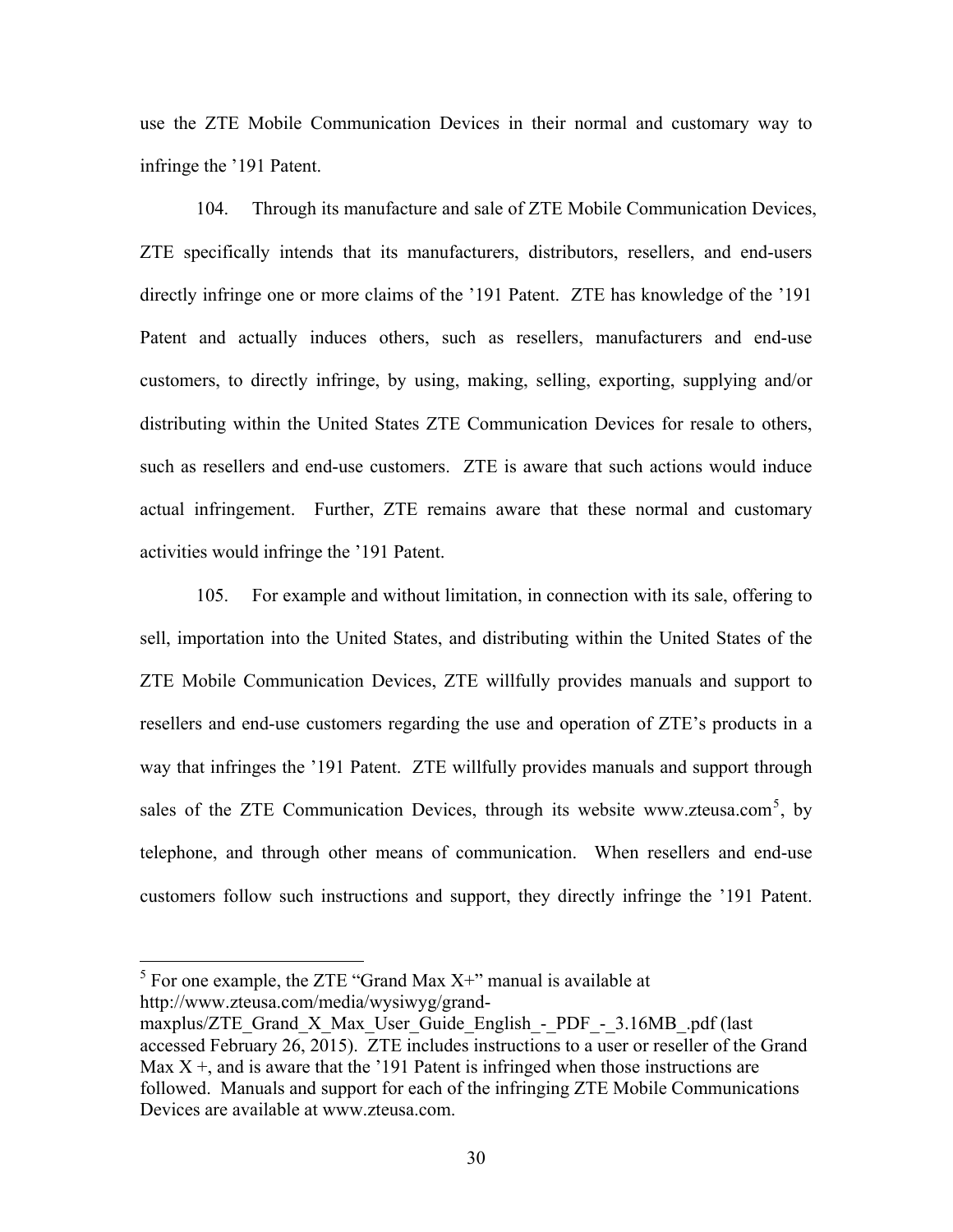ZTE knows or should know that by willfully providing such instructions and support, resellers and end-use customers follow those instructions and support, and directly infringe the '191 Patent.

106. Accordingly, ZTE has performed and continues to perform the acts that constitute induced infringement, and would induce actual infringement, with the knowledge of the '191 Patent and with the knowledge or willful blindness to the fact that the induced acts would constitute infringement.

107. ZTE indirectly infringes one or more claims of the '191 Patent by contributing to infringement by others, such as manufacturers, resellers and end-use customers, in accordance with 35 U.S.C. § 271(c) in this District and elsewhere in the United States.

108. As established, ZTE, its manufacturers, resellers, distributors, and endusers of the ZTE Mobile Communication Devices each use and operate the ZTE Mobile Communication devices in a manner that directly infringes one or more claims of the '191 Patent.

109. Certain ZTE Mobile Communication Devices (including but not limited to UNICO LTE, Anthem™ 4G, Avid™ 4G, Max™, Warp 4G, Compel™, Flash™, Force, Grand S Pro<sup>TM</sup>, Grand X Max +, Grand X LTE, Imperial<sup>TM</sup>, Imperial<sup>TM</sup> II, Nubia 5S mini LTE, Overture<sup>™</sup>, Rapido LTE, Source<sup>™</sup>, Speed™, Supreme™, Vital™, Warp Sync™, Z998, and ZMAX™) incorporate infringing messaging software and associated hardware and software that ZTE configures, installs, and includes in the ZTE Mobile Communication Devices for the function of sending multimedia attachments to text messages using phone number addressing. On information and belief, these functions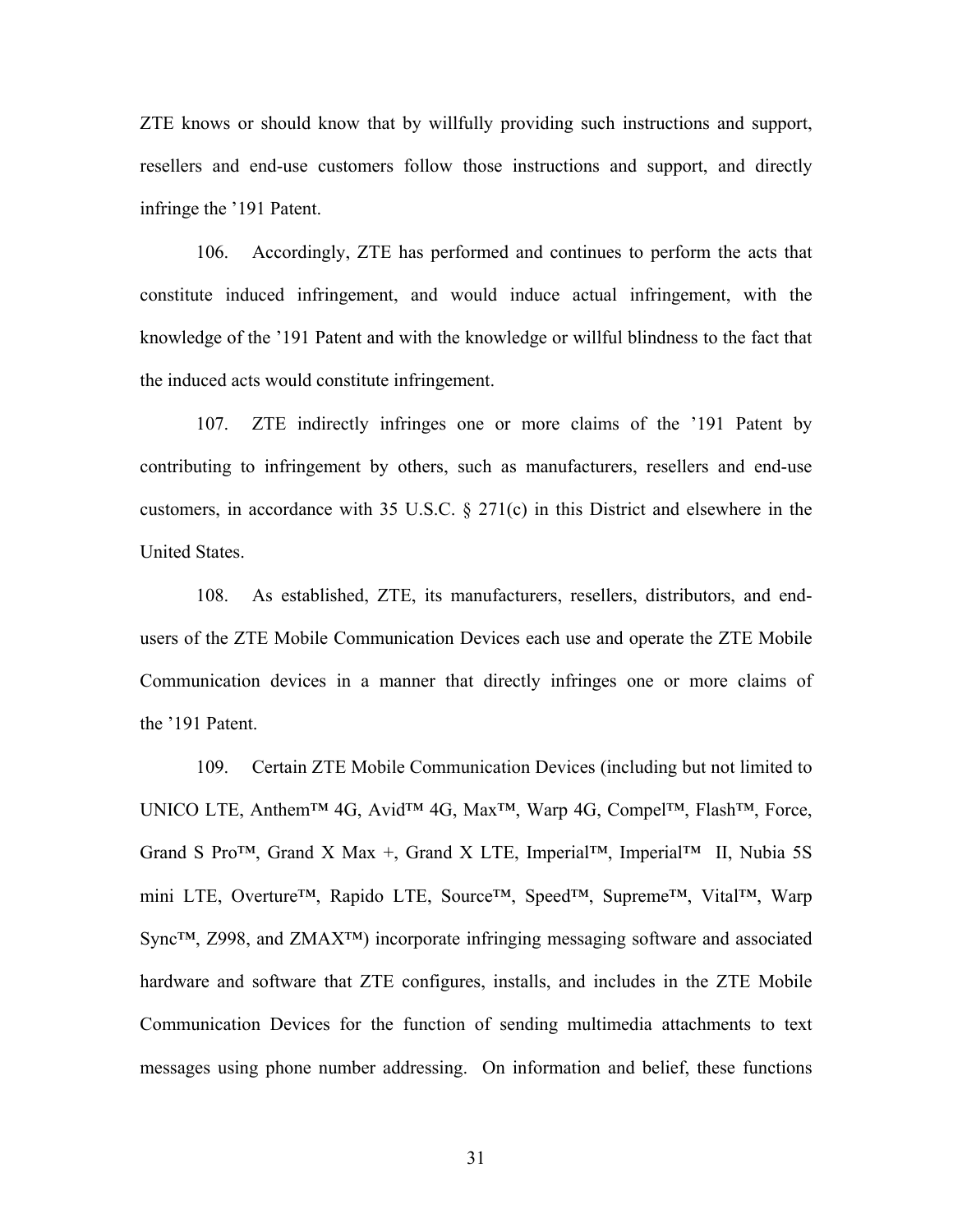cannot work in an acceptable manner absent the software and hardware that ZTE configures, installs, and includes in the ZTE Mobile Communication Devices for the specific purpose of performing such functions. On information and belief, ZTE has designed, configured, and installed such software and hardware to entice users of the ZTE Mobile Communications Devices to use and operate messaging software and associated hardware and software that ZTE configures, installs, and includes in the ZTE Mobile Communication Devices for the function of sending multimedia attachments to text messages using phone number addressing.

110. The messaging software and associated hardware and software that ZTE configures, installs, and includes in the ZTE Mobile Communication Devices for the function of sending multimedia attachments to text messages using phone number addressing, do not constitute a staple article or commodity of commerce. Moreover, use of the same is required for the operation of a ZTE Mobile Communication Device. Any other use would be unusual, far-fetched, illusory, impractical, occasional, aberrant, or experimental.

111. The messaging software and associated hardware and software that ZTE configures, installs, and includes in the ZTE Mobile Communication Devices for the function of sending multimedia attachments to text messages using phone number addressing are each a material part of the invention of the '191 Patent, are especially made for the infringing manufacture, sale, and use of ZTE Mobile Communication Devices, and have no substantial non-infringing uses.

112. Accordingly, ZTE offers to sell, or sells within the United States a component of a patented machine, manufacture, combination, or composition, or a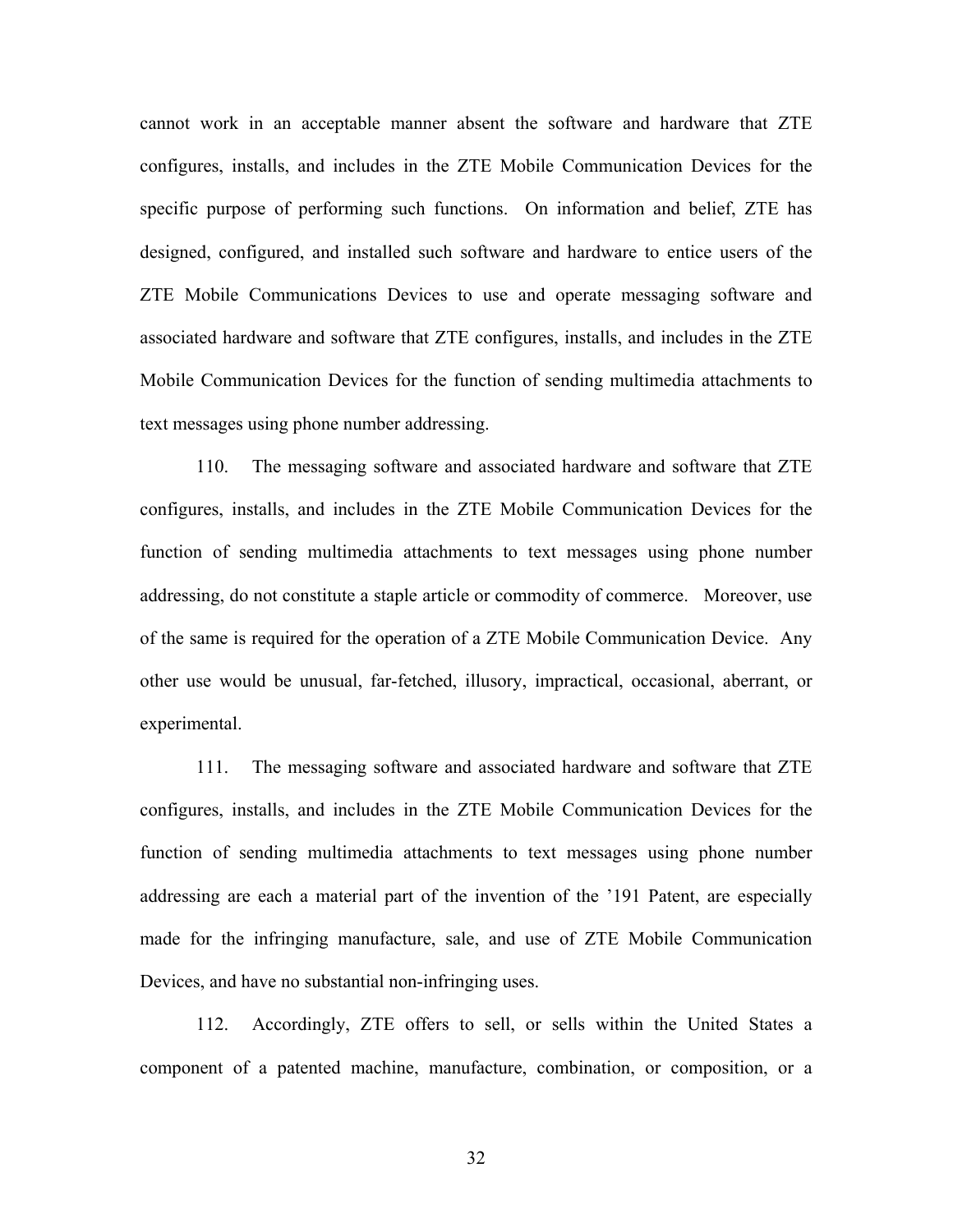material or apparatus for use in practicing the '191 Patent, constituting a material part of the invention, knowing the same to be especially made or especially adapted for use in an infringement of such patent, and not a staple article or commodity of commerce suitable for substantial non-infringing use. ZTE provides to others ZTE Mobile Communication Devices with distinct and separate components which have no substantial non-infringing uses.

### **COUNT VI WILLFUL INFRINGEMENT**

113. Plaintiffs incorporate by reference paragraphs 1-112 as if fully set forth herein.

114. ZTE has willfully infringed and/or does willfully infringe each of the '919, '792, '557, '631, and '191 Patents.

115. ZTE received actual notice of each of the '919, '792, '557, '631, and '191 Patents at least as early as July 18, 2014, by way of correspondence that Optis Wireless sent to ZTE.

116. After receiving such actual notice of the '919, '792, '557, '631, and '191 Patents, ZTE proceeded to make, use, test, sell and offer to sell in this District and elsewhere in the United States, and import into this District and elsewhere in the United States, the ZTE Mobile Communication Devices.

117. On information and belief, ZTE engaged in such activities despite an objectively high likelihood that its actions constituted infringement of valid patents. ZTE knew or should have known that its actions would cause direct infringement of each of the '919, '792, '557, '631, and '191 Patents.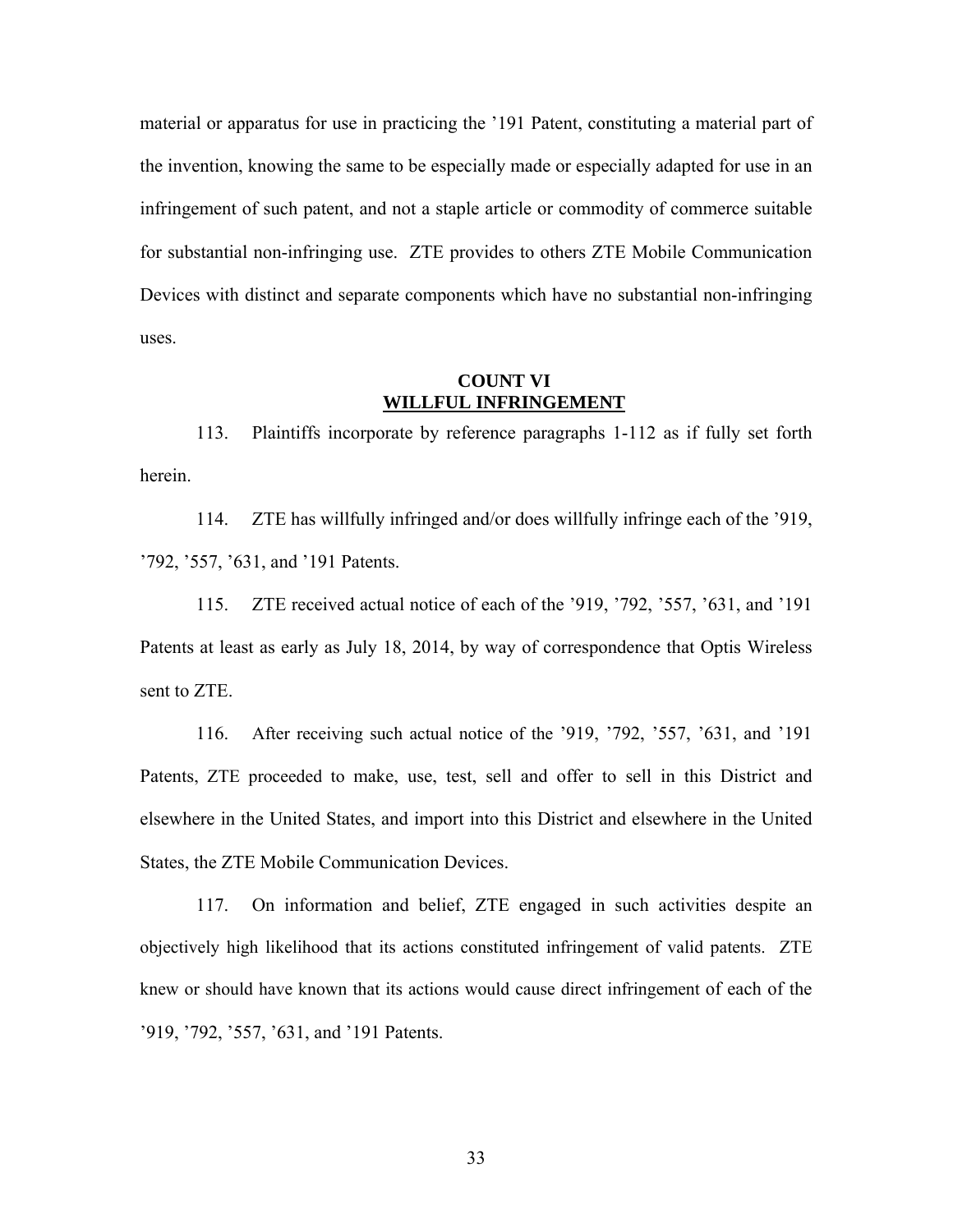#### **DEMAND FOR JURY TRIAL**

Plaintiffs hereby demand a jury trial for all issues so triable.

### **PRAYER FOR RELIEF**

WHEREFORE, Plaintiffs pray for the following relief:

1. A judgment that ZTE has directly infringed the '919 Patent, contributorily infringed the '919 Patent, and/or induced the infringement of the '919 Patent;

2. A judgment that ZTE has directly infringed the '792 Patent, contributorily infringed the '792 Patent, and/or induced the infringement of the '792 Patent;

3. A judgment that ZTE has directly infringed the '557 Patent, contributorily infringed the '557 Patent, and/or induced the infringement of the '557 Patent;

4. A judgment that ZTE has directly infringed the '631 Patent, contributorily infringed the '631 Patent, and/or induced the infringement of the '631 Patent;

5. A judgment that ZTE has directly infringed the '191 Patent, contributorily infringed the '191 Patent, and/or induced the infringement of the '191 Patent;

6. A judgment that ZTE's infringement of the '919, '792, '557, '631, and '191 Patents has been willful;

7. A judgment and order requiring ZTE to pay Plaintiffs' damages under 35 U.S.C. § 284, including supplemental damages for any continuing post-verdict infringement up until entry of the final judgment, with an accounting, as needed, and treble damages for willful infringement as provided by 35 U.S.C. § 284;

8. A judgment and order requiring ZTE to pay Plaintiffs the costs of this action (including all disbursements);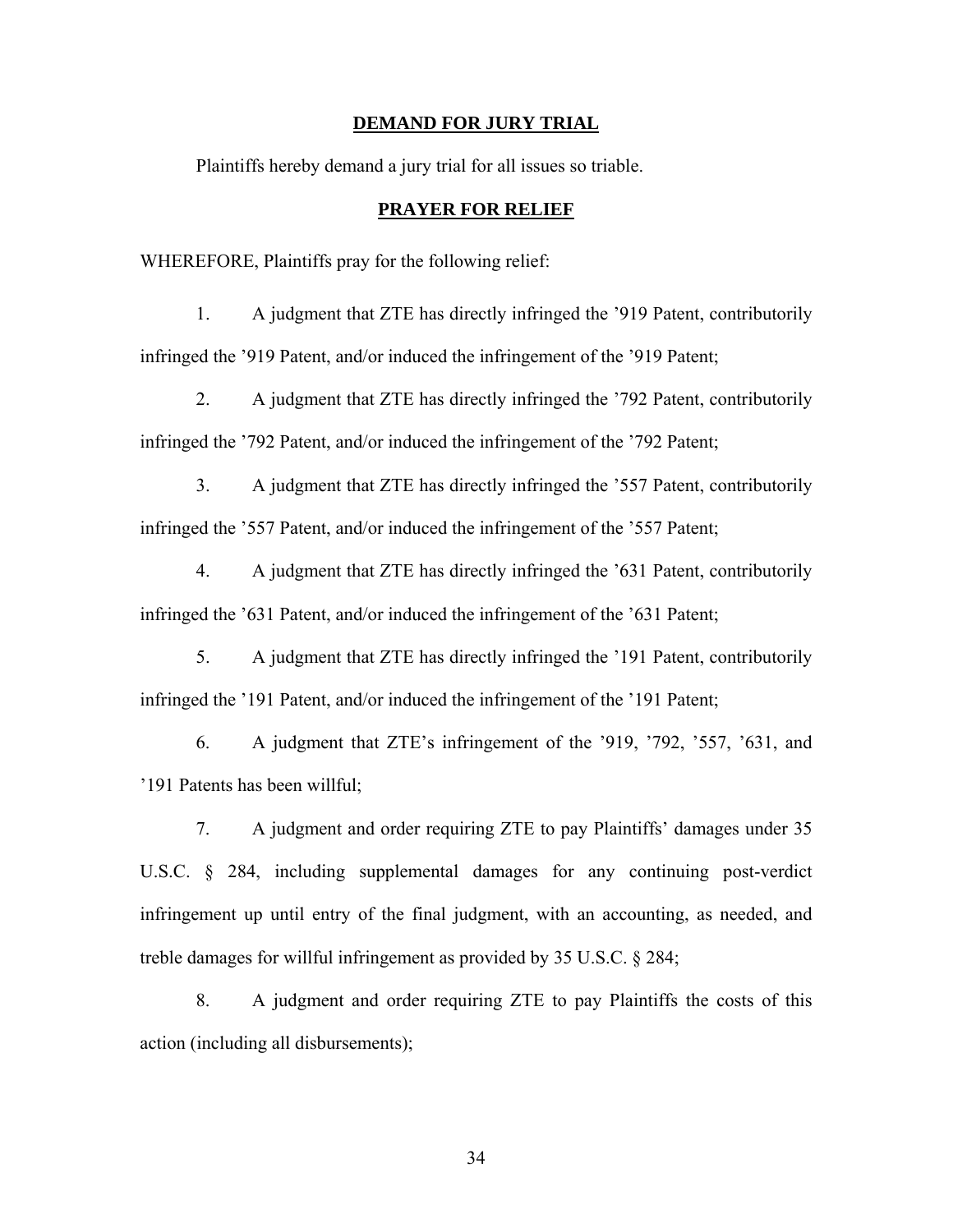9. A judgment and order requiring ZTE to pay Plaintiffs pre-judgment and post-judgment interest on the damages awarded;

10. A post-judgment forward royalty;

11. A ruling that this case be found to be exceptional under 35 U.S.C. § 285, and a judgment awarding Plaintiffs their attorneys' fees incurred in prosecuting this action; and

12. Such other and further relief as the Court may deem just and proper.

DATED: March 2, 2015 Respectfully submitted,

# **MCKOOL SMITH, P.C.**

*/s/ Mike McKool*  Mike McKool Texas Bar No. 13732100 mmckool@mckoolsmith.com Douglas A. Cawley Texas Bar No. 0403550 dcawley@mckoolsmith.com MCKOOL SMITH P.C. 300 Crescent Court, Suite 1500 Dallas, Texas 75201 Telephone: (214) 978-4000 Facsimile: (214) 978-4044

Sam Baxter Texas State Bar No. 01938000 sbaxter@mckoolsmith.com MCKOOL SMITH P.C. 104 E. Houston Street, Suite 300 P.O. Box O Marshall, Texas 75670 Telephone: (903) 923-9000 Facsimile: (903) 923-9099